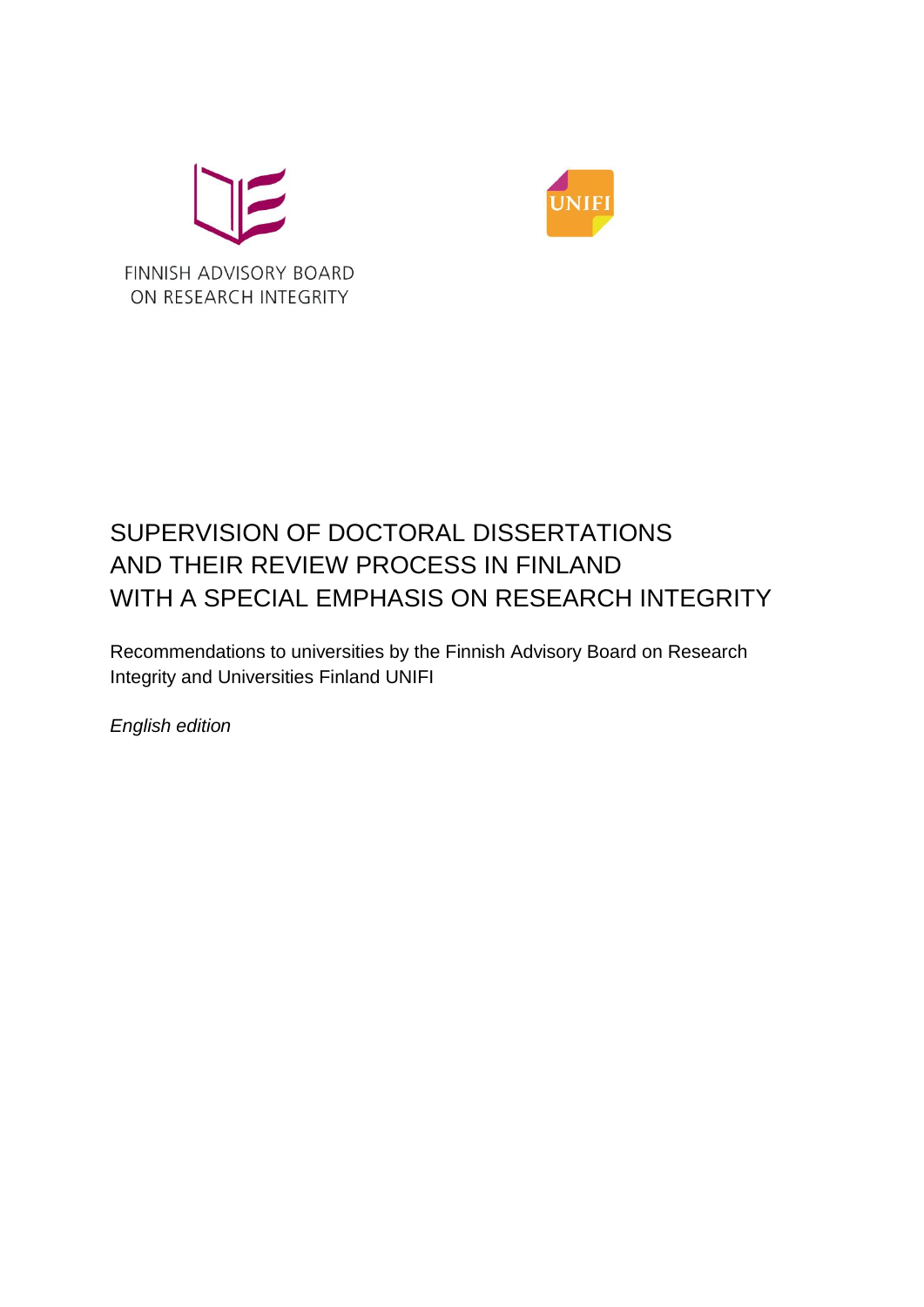# Table of contents

| THE ASSIGNMENT AND THE APPLICATION OF THIS RECOMMENDATION  4                       |  |
|------------------------------------------------------------------------------------|--|
| 1. CONFLICTS OF INTEREST AND THEIR ASSESSMENT  6                                   |  |
|                                                                                    |  |
|                                                                                    |  |
|                                                                                    |  |
| 3. THE SUPERVISION PROCESS AND PERSONAL STUDY PLAN  9                              |  |
|                                                                                    |  |
| 3.2. Supervision agreement, personal study plan and ethical review 9               |  |
|                                                                                    |  |
| 3.4. Research integrity training of doctoral students and their supervisors 11     |  |
| 4. ISSUES OF COPYRIGHT, AUTHORSHIP AND RESEARCH DATA IN                            |  |
|                                                                                    |  |
|                                                                                    |  |
|                                                                                    |  |
|                                                                                    |  |
|                                                                                    |  |
|                                                                                    |  |
| 5.2. The dissertation manuscript and violations of the responsible conduct of      |  |
|                                                                                    |  |
| 5.4. Granting permission to defend the dissertation and other procedures following |  |
| 6. PUBLICATION OF A DISSERTATION AND ITS AVAILABILITY BEFORE                       |  |
|                                                                                    |  |
|                                                                                    |  |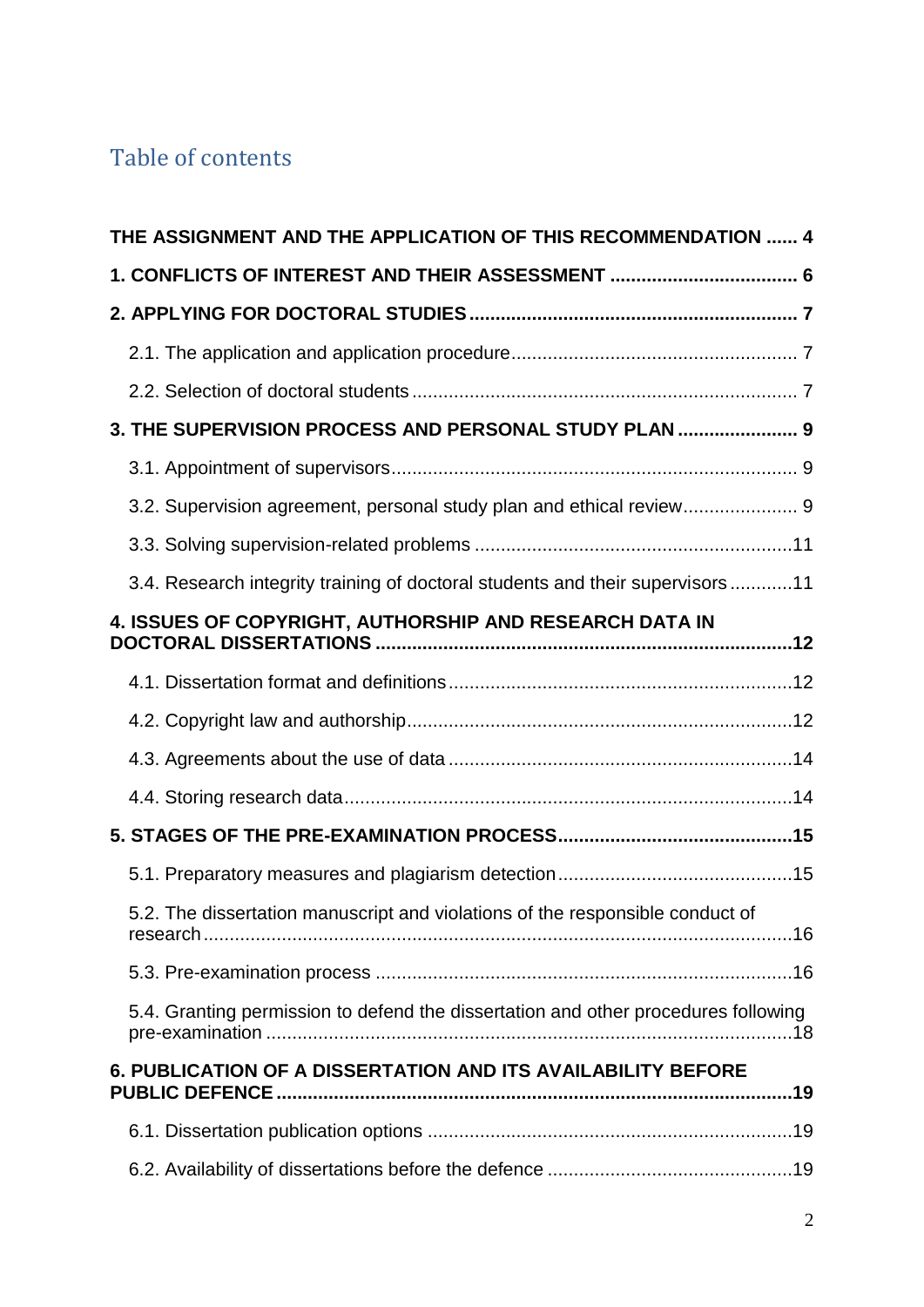| 8. THE RESPONSIBLE CONDUCT OF RESEARCH AND VIOLATIONS THEREOF |  |  |
|---------------------------------------------------------------|--|--|
|                                                               |  |  |
|                                                               |  |  |

### GLOSSARY OF TERMS: GROUPS AND INDIVIDUALS INVOLVED IN THE DISSERTATION PROCESS

**Doctoral student** refers to a postgraduate student studying for a doctoral degree.

**Faculty council** refers to the multi-member body at the university which appoints the supervisors for the doctoral student, decides on the preexamination process, grants the permission to defend the dissertation, the pre-examiners and the commencement of the pre-examination of a dissertation, grants the permission to defend a doctoral dissertation, and appoints an opponent.

**Grading committee** refers to the body that proposes the grade for the dissertation.

**Principal supervisor** (supervisor in charge) refers to the supervisor appointed by the university for the doctoral student.

**Secondary supervisor** refers to a supervisor who is appointed to help the principal supervisor in the supervision and who is knowledgeable in the research field in question, in addition to the principal supervisor.

**Selection committee** refers to a multi-member body, such as a postgraduate education or doctoral committee, postgraduate student selection committee, research or doctoral education committee or other comparable body which is in charge of the selection of doctoral students.

Rules and regulations may vary between universities.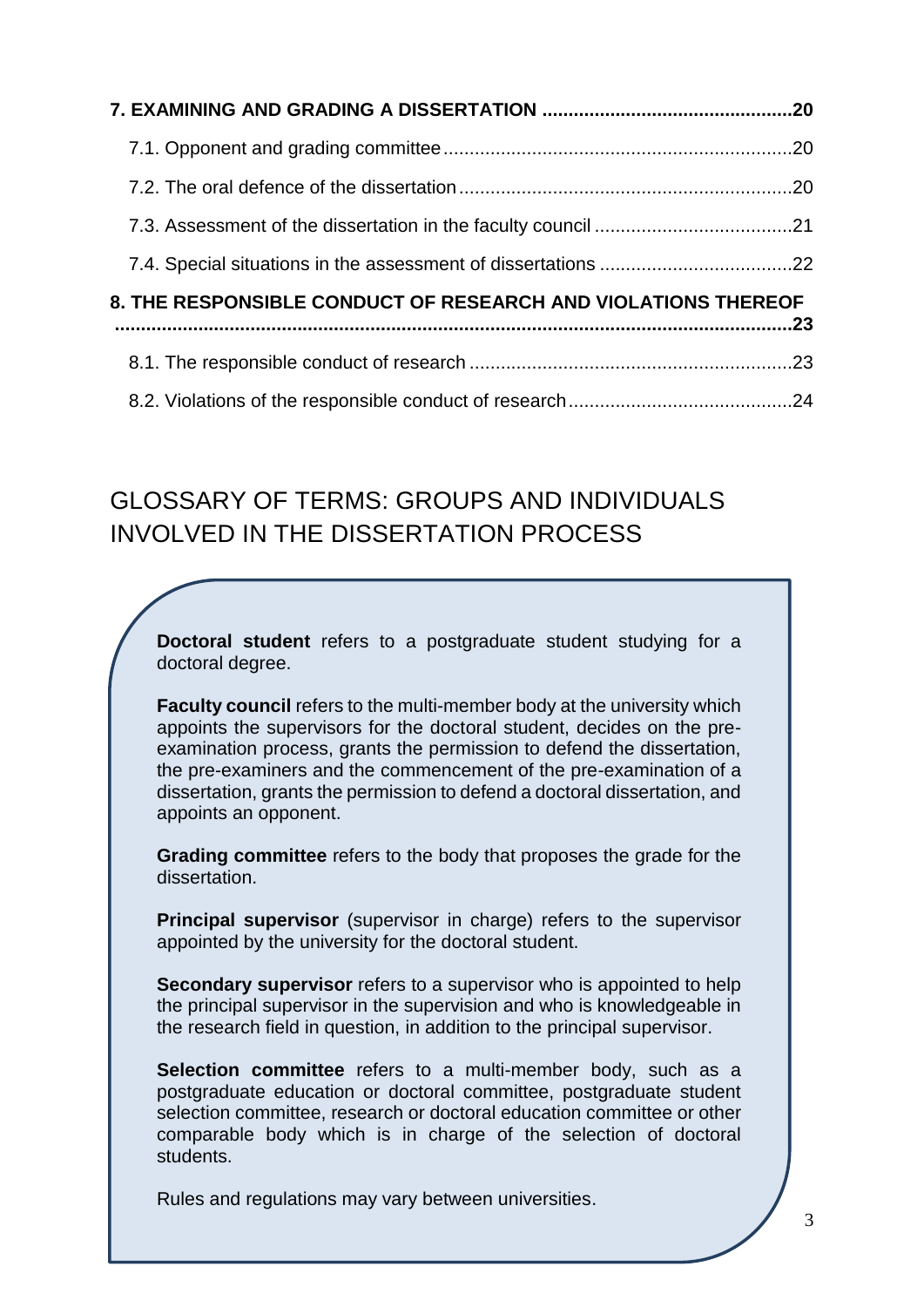### <span id="page-3-0"></span>THE ASSIGNMENT AND THE APPLICATION OF THIS RECOMMENDATION

In 2013, a working group was formed to prepare recommendations for universities regarding the responsible conduct of research in relation to the doctoral dissertation process. The working group was appointed by Universities Finland UNIFI and the Finnish Advisory Board on Research Integrity (TENK). Although the universities themselves are responsible for the rules that regulate the various stages of the dissertation process, UNIFI and TENK hope that this recommendation will serve as a kind of 'benchmarking' document to help universities assess how their own regulations take into account research integrity in the dissertation process.

A doctoral dissertation is both a piece of research and a thesis required for a doctoral degree. The author should thus be aware of what characterizes responsible conduct of research (RCR) and recognize any deviations and violations of good research practice. Violations refer to the different types of research misconduct and disregard for the responsible conduct of research. Adherence to responsible research practices is directly related to the validity of the argumentation in the dissertation, as well as to the results of the research. Most importantly, however, RCR reflects the honesty and integrity of the author and the values and credibility of the university.

The ultimate responsibility for the quality of the dissertation rests with its author, but it is the supervisor´s duty to ensure that the doctoral student is familiar with the obligations and ethical practices related to a research process. This is why these recommendations pay attention to the rights, responsibilities and obligations of all actors in the dissertation process in addition to the doctoral student. Proper management of the dissertation process is an essential part of research quality assurance at universities. It is increasingly important also to pay close attention to potential conflicts of interest when selecting supervisors and pre-examiners. This, too, is integral to the responsible conduct of research.

The dissertation supervision process must also make sure that all necessary research permits, as well as the statements from the ethical committees in medicine and related fields have been acquired for the research in question. In addition, an ethical review may be necessary for research conducted in the humanities and social sciences.

Universities are committed to TENK's guidelines [Responsible conduct of research and](http://www.tenk.fi/sites/tenk.fi/files/HTK_ohje_2012.pdf)  [procedures for handling allegations of misconduct in Finland](http://www.tenk.fi/sites/tenk.fi/files/HTK_ohje_2012.pdf) (RCR). These guidelines describe what is meant by responsible conduct of research and obligate universities to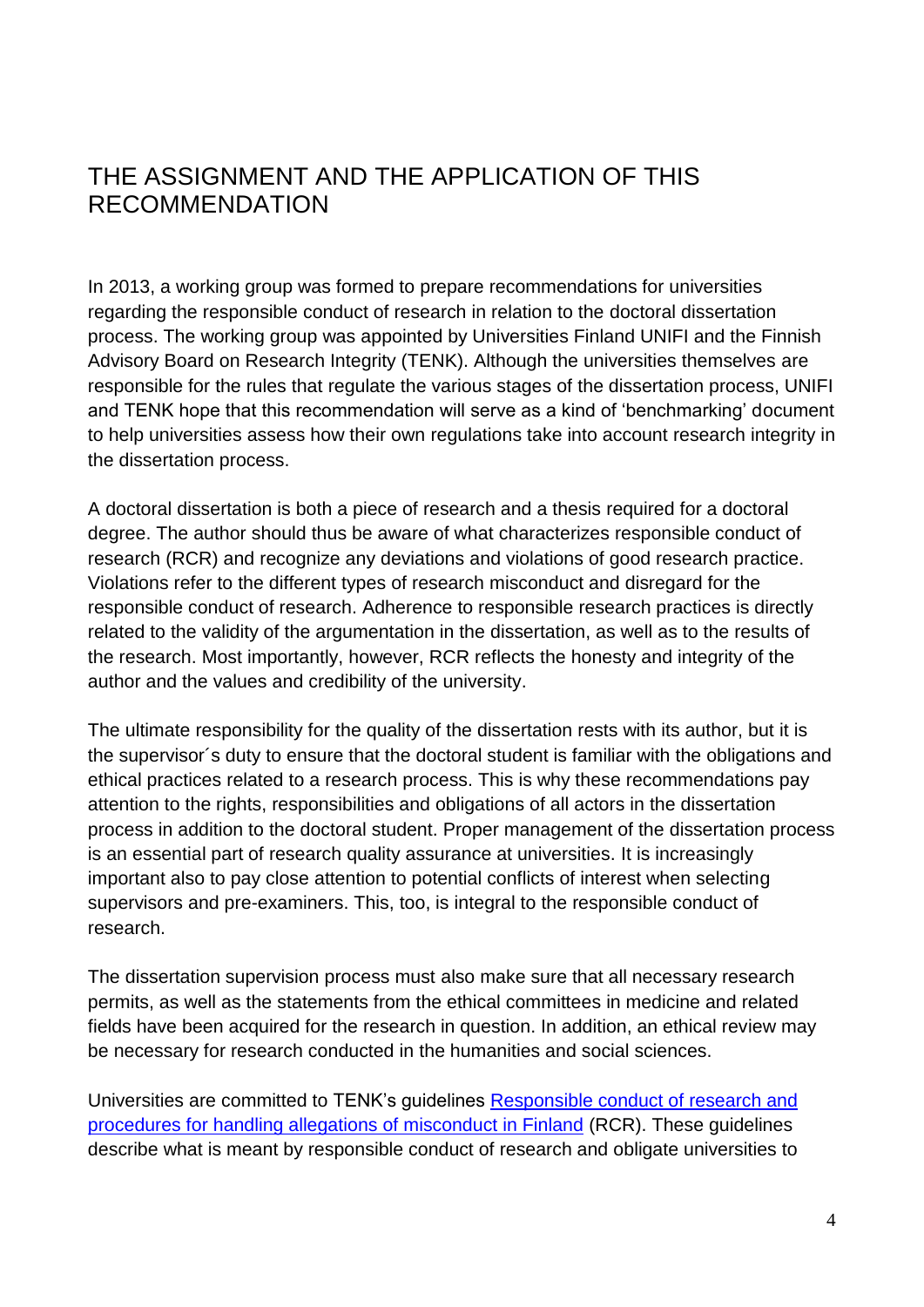provide instruction in research integrity to students and teachers, as well as the experts used in the examination processes.

This recommendation has mainly been prepared with traditional academic doctoral degrees in mind but it can, when possible, also be applied to artistic doctoral degree processes.

The recommendation was prepared by a working group chaired by Chancellor Emerita Krista Varantola, Chair of the Finnish Advisory Board on Research Integrity. The other members were Secretary General Sanna Kaisa Spoof (TENK), Deputy Secretary General Iina Kohonen (TENK), Docent Erika Löfström, University Lecturer (University of Helsinki), Professor Pirjo Nuutila, Director of the Graduate School (University of Turku), and Executive Director Leena Wahlfors (UNIFI). Chief Administrator Heikki Eilo (University of Tampere/University Services) served as the secretary of the working group.

Experts heard by the working group included Joanna Kumpula, Project Manager (University Admission Finland), Pirjo Kontkanen, Legal Counsel (University of Helsinki/Research Affairs), Maria Rehbinder, Legal Counsel for IPR (Aalto University), and Counsellor of Education Carita Blomqvist, Head of Unit (Finnish National Board of Education). In addition, inquiries were sent to various universities concerning their postgraduate education practices. Kirsti Suoranta, Legal Counsel for the University of Tampere, read the recommendation and provided comments. Editorial services were provided by the TENK secretariat.

This recommendation is one document in the series of documents providing guidelines for responsible conduct of research, produced by TENK in cooperation with Finnish research community. The recommendation is available in Finnish on the TENK website. When needed, updates will be provided jointly by TENK and UNIFI.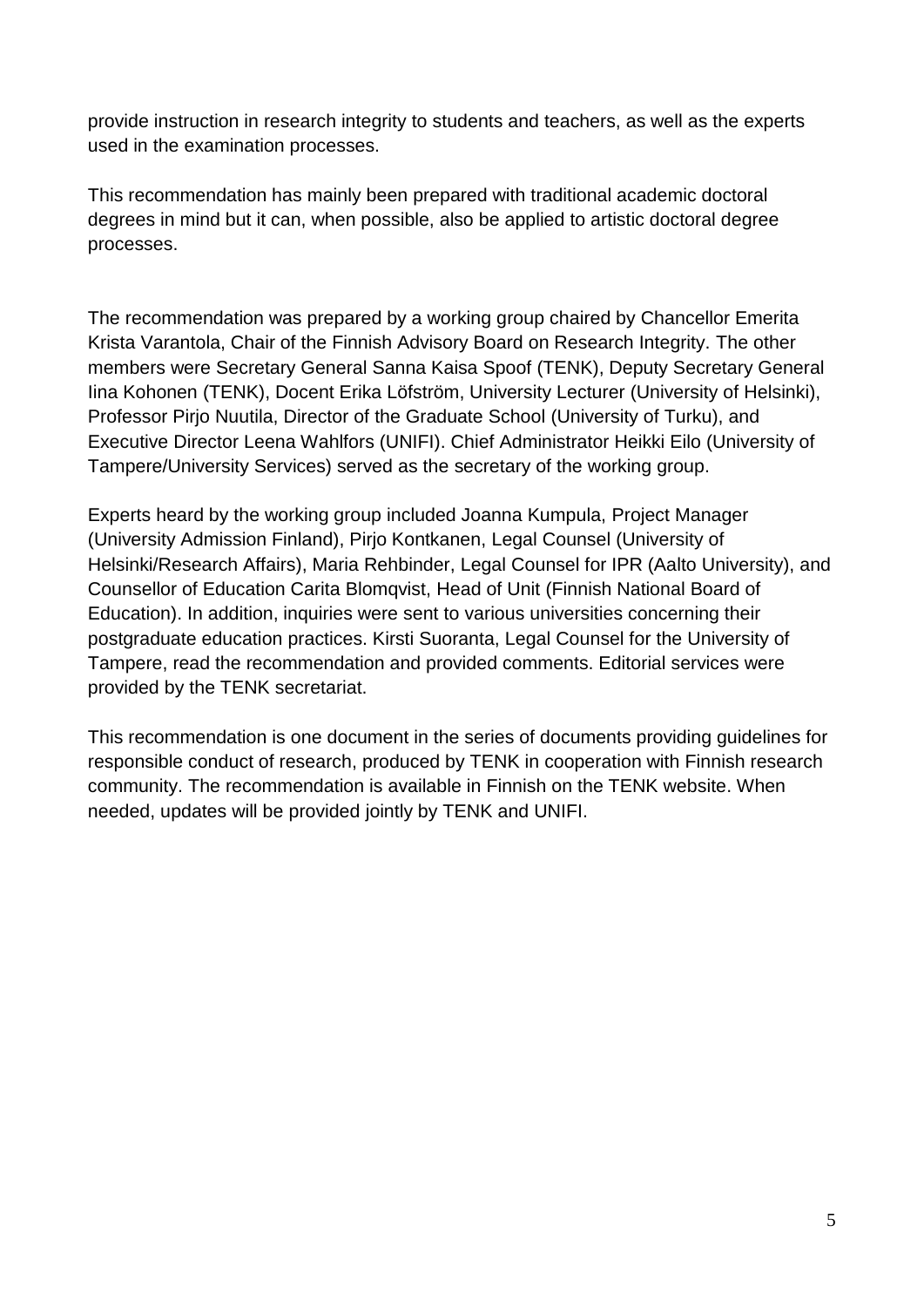# <span id="page-5-0"></span>1. CONFLICTS OF INTEREST AND THEIR ASSESSMENT

Universities must ensure that all parties involved in the dissertation process declare any conflict of interest that may arise in the course of the process. Declaring a potential conflict of interest is a central principle of legal protection in administration. In practice, a conflict of interest arises when an actor or actors in the dissertation process, (the supervisor/s, preexaminer, opponent, member/s of the postgraduate or grading committee, member of the faculty council or corresponding body (hereafter *faculty council*), administrative officials preparing the matter for decision) has a relation either to the person or issue in question that may compromise his or her impartiality. Potential conflicts of interest must also be declared when selecting the students for doctoral studies.

Conflict of interest is defined in Section 28 of the Administrative Procedure Act. For example, a close family relationship or a very close friendship constitutes a conflict of interest. Furthermore, universities have established practices and interpretations of what constitutes a conflict of interest. For example, they may recommend that the opponent should not come from the candidate's own unit or department, but preferably from a different organisation altogether. Other examples of conflict of interest may include close collaboration in a joint project or competition for the same academic post. A highly polemic relationship, of which there is strong evidence, would also indicate a conflict of interest. However, professional criticism or positive comments regarding another researcher's publications would not cause a conflict of interest between the researchers involved. A conflict of interest always involves a personal connection to the matter, and should always be assessed in light of how the situation appears to an outside observer.

Anybody who has a potential conflict of interest in a matter must declare it him- or herself. When a multi-member body (such as a faculty council or governing board) is involved, conflict of interest should always be resolved by the respective body. Allegations of conflict of interest are resolved during the handling process. Allegations of conflict of interest can also be made by an external party.

According to TENK's *[Responsible conduct of research and procedures for handling](http://www.tenk.fi/sites/tenk.fi/files/HTK_ohje_2012.pdf)  [allegations of misconduct in Finland](http://www.tenk.fi/sites/tenk.fi/files/HTK_ohje_2012.pdf)* (RCR) guidelines, "Researchers refrain from all research-related evaluation and decision-making situations, when there is reason to suspect a conflict of interest". This also applies to researchers serving as teachers, supervisors or experts.

However, it is not possible for a person in an actor role to withdraw from the handling process on the basis of a conflict of interest if no real conflict exists. A conflict of interest cannot be used as an excuse for withdrawing from unpleasant decision-making. It is, however, recommended that an actor, in situations open to interpretation, declares a conflict of interest. (References include Matti Niemivuo and Marietta Keravuori: *Hallintolaki*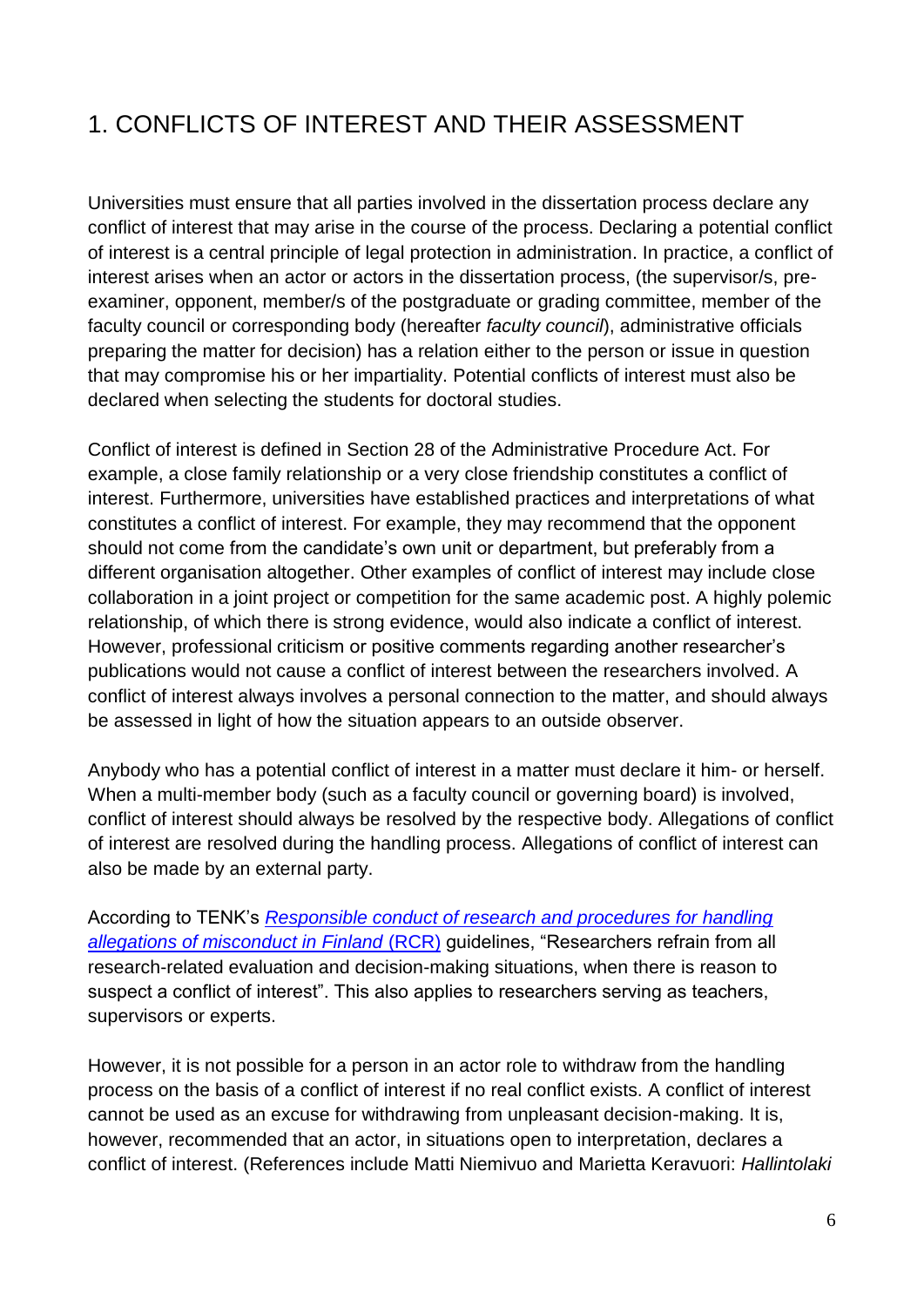*[The Finnish Administrative Procedure Act]*, Porvoo 2003, and Olli Mäenpää: *Yliopistolaki [The Finnish Universities Act]*, Juva 2009.)

# <span id="page-6-0"></span>2. APPLYING FOR DOCTORAL STUDIES

#### <span id="page-6-1"></span>2.1. The application and application procedure

An application for the right to pursue a doctoral degree at a university may be completed online or submitted as print documents. Applications are usually processed by the graduate schools and doctoral programmes that have recently been established at universities. The required appendices vary between universities. To facilitate the evaluation and comparison of applicants, requiring the following appendices is recommended:

- A preliminary research plan
- A preliminary study plan with the envisaged timeframe for the studies and their financing plan. An additional requirement might be a motivation letter describing the goals of the studies.

It is further recommended that the applicant contacts a potential supervisor prior to submitting the application for doctoral studies. Individual universities and faculties have more specific rules regarding this procedure.

On the other hand, faculties and departments should provide accurate information about the profiles and focus areas of their disciplines and research. To ensure smooth communication, this information should also name the contact persons whom the applicants can approach with their enquiries.

The applicants should also specifically state at the application stage, if they aim to earn the doctoral degree as a cotutelle or double degree either from Finland or in cooperation with a foreign university. The applicant must also inform the university if he or she already has the right to study for a doctorate at another university. An early declaration of additional study rights prevents later problems and misunderstandings.

#### <span id="page-6-2"></span>2.2. Selection of doctoral students

The process of selecting postgraduate or doctoral students (hereafter *doctoral student*) varies from one university to another.

It is advisable for the faculties to establish a special multi-member body (hereafter *doctoral studies selection committee*), that gives recommendations on the selection of doctoral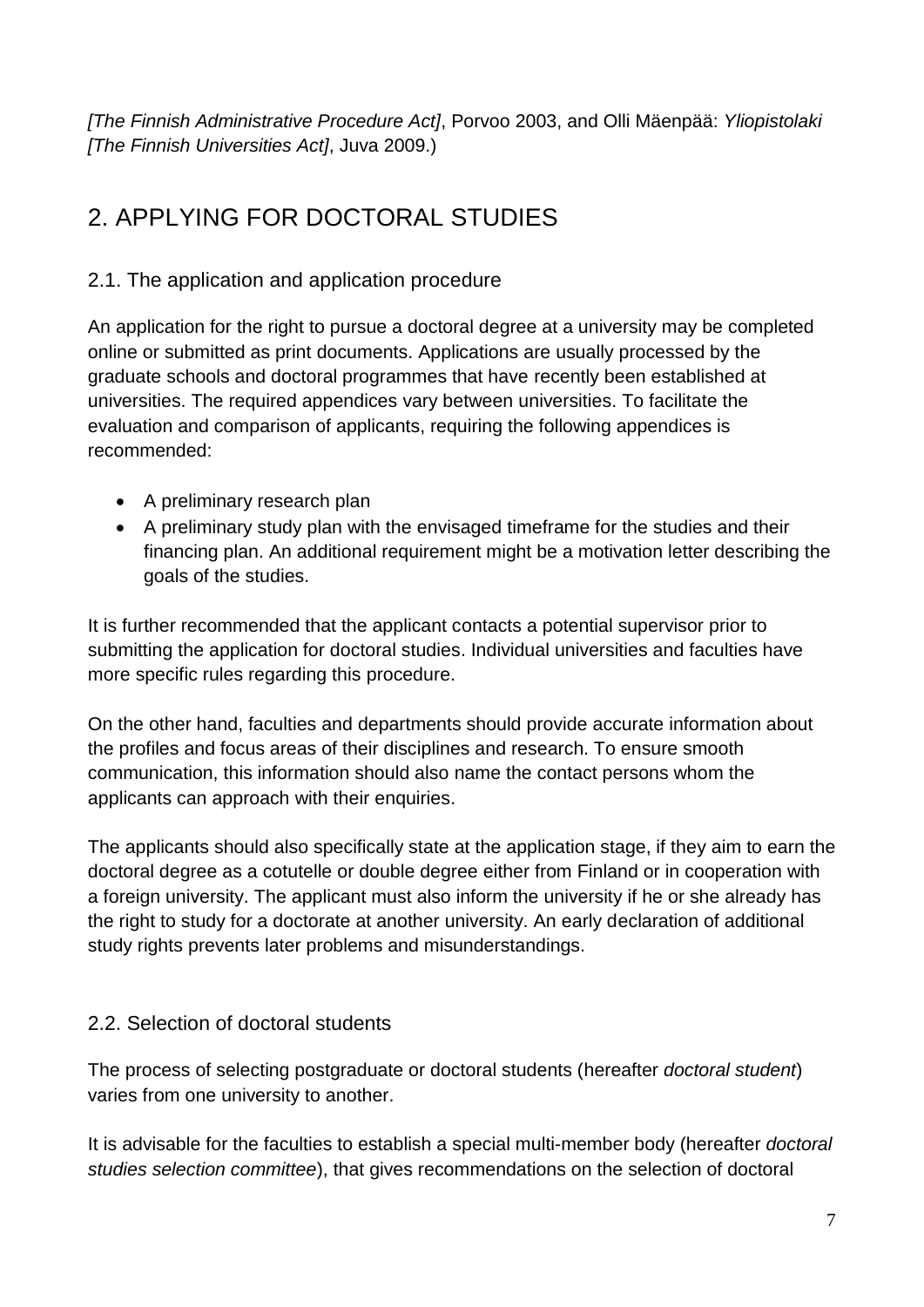students, in addition to the comments received from the potential supervising professor, the dean or the faculty council. Having a selection committee helps to assure the quality and objectivity of the selection process. Furthermore, it is recommended that one professor per field or subject area is appointed as the professor in charge of the evaluation of the applicants in his or her field. The professor in charge then evaluates all the applications for the field before the selection committee.

The following criteria should be observed in the selection of doctoral students

- Predefined selection criteria
- Objectivity and consistency of evaluation
- Rules and guidelines on conflict of interest

Universities should also have guidelines about the right of the supervising professor to take part in the selection process of doctoral students in the selection committee particularly, if only a limited number of applicants can be accepted and when funding recommendations are made.

According to Section 37 of the Finnish Universities Act (558/2009), eligible doctoral students must have an applicable higher degree from a university or a university of applied sciences, or applicable education completed abroad which gives the right to study for a doctoral degree in that country. A person may also be selected for doctoral studies if the university in question finds that the applicant has acquired sufficient knowledge and experience in the field by other means.

The level of a foreign degree is often evaluated by comparing it to the Finnish M.A. level degree. Because such comparisons do not always give clear results, further help may be sought from the Finnish National Board of Education.

It is also advisable to confirm that the university that has awarded the degree is internationally recognised and that the applicant has indeed graduated from that university. All applicants may be requested to supply further information concerning their applications such as the official email address or official contact information of the institution for the verification of the degree. When necessary, [University Admissions Finland](http://universityadmissions.fi/) verifies the authenticity of the degree certificates of international applicants. In addition to degree certificates and other documents, the authenticity of an applicant's research plan should also be verified before selection.

If a student is selected and is later found to have supplied inaccurate information that influenced the selection, the selection decision may have to be reconsidered or reversed.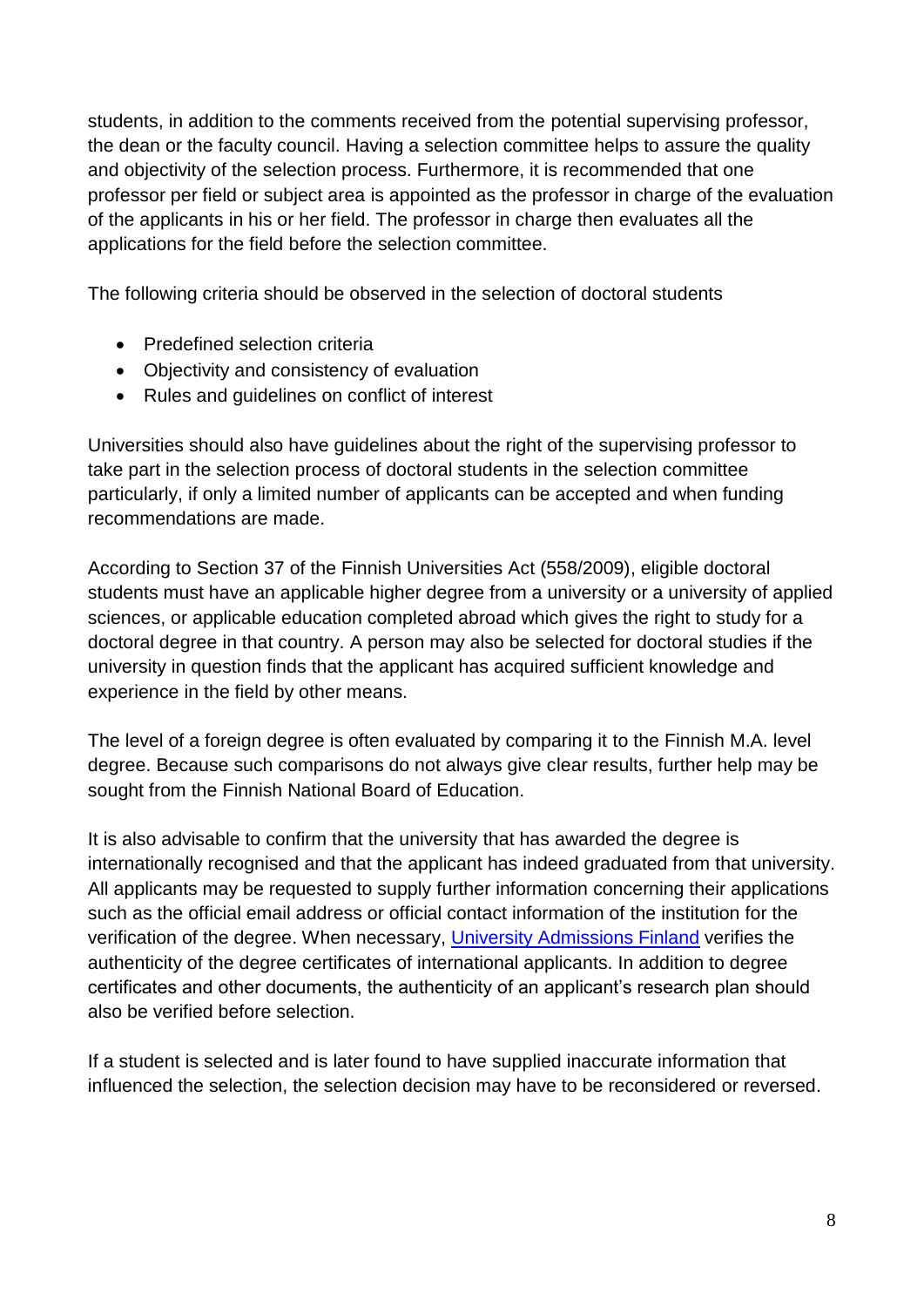## <span id="page-8-0"></span>3. THE SUPERVISION PROCESS AND PERSONAL STUDY PLAN

#### <span id="page-8-1"></span>3.1. Appointment of supervisors

The procedure used to appoint supervisors varies between universities. As a general rule, supervisors should be appointed at the same time as the students are selected. Similarly, all conflict-of-interest issues should be resolved at that stage. The students must be given a chance to comment on the supervisors proposed.

To guarantee the quality of the supervision, it is recommended that the selection committee in their guidelines defines what the requirements are for:

- Adequate supervision resources for each supervisor
- Adequate supervisor expertise in the research field

It is also recommended that in addition to the principal supervisor, the doctoral student also has an official secondary supervisor who is well-versed in the field of study. The supervisor of a dissertation is usually a professor or a docent (A docent in Finland refers to a title which post-doctoral researchers can apply for after they have acquired sufficient seniority in their research). The arts fields may have different requirements for the qualifications of the supervisors.

In addition, it is possible to appoint a secondary supervisor or supervisor group to monitor the dissertation process.

It is important that supervision is seen as a continuous process. If the principal supervisor moves to another university or for other reasons stops being the supervisor, the selection committee needs to appoint a new principal supervisor who is well-versed in the field of study. The same procedure applies to other supervisors. An official decision is needed to document the change of supervisors. This is important also for the supervisors who can then list their supervisory roles in their curriculum vitae.

#### <span id="page-8-2"></span>3.2. Supervision agreement, personal study plan and ethical review

At the start of the doctoral studies the principal supervisor and the doctoral student sign a supervision agreement and agree on a personal study plan for the student. The two documents can be combined into one document that is signed by both parties. The name and content of this document may vary according to university. It is, however, recommended that the content of the document becomes more specific as the work on the dissertation progresses.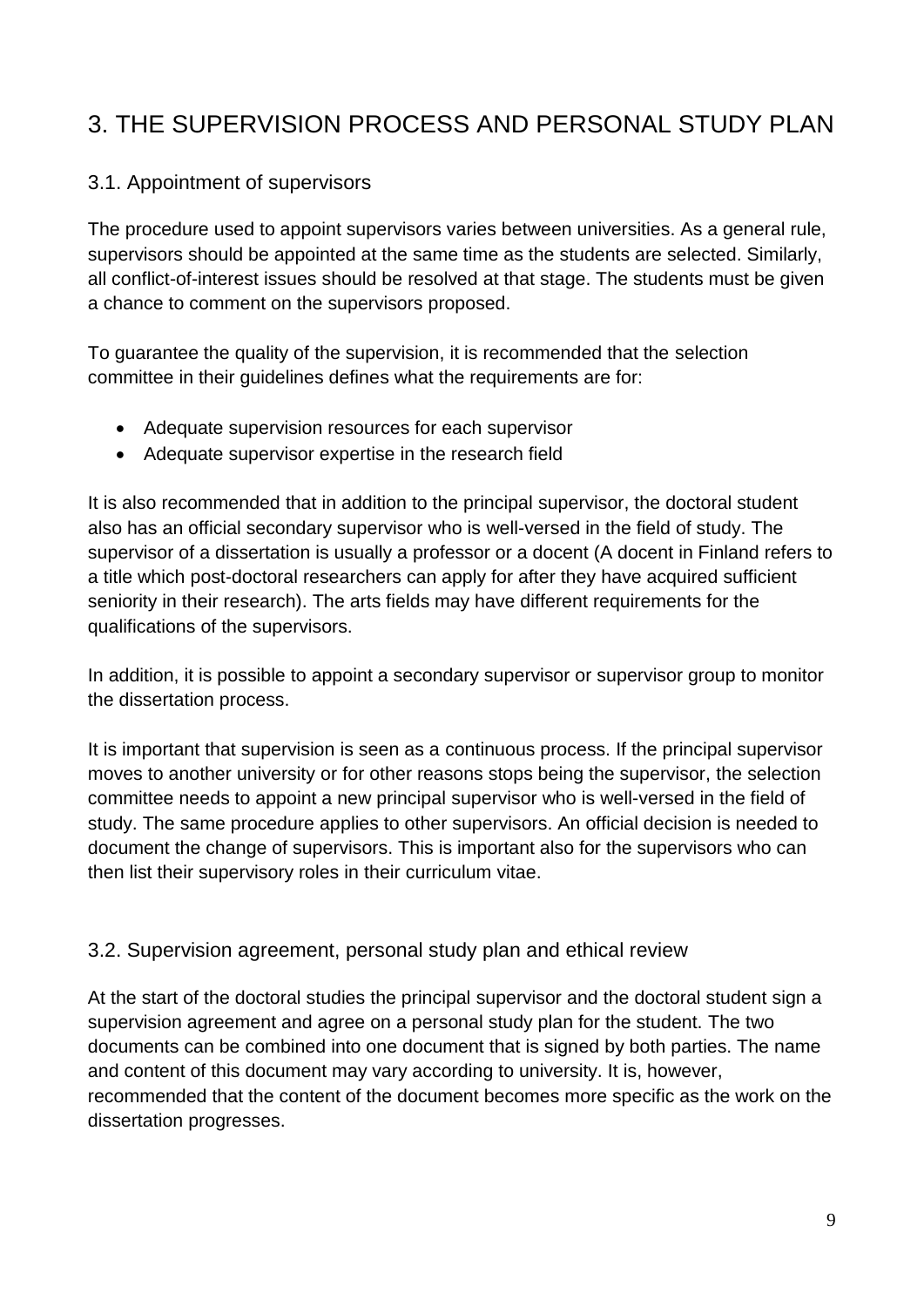The following points should be agreed in writing:

- The goals of the dissertation
- Expected duration of the studies
- Rights, responsibilities and obligations of the student and the supervisor
- Preparation for supervisory meetings and expectations related to the work to be accomplished by the student
- Principles of supervision and the number of supervision sessions
- The solving of problems related to supervision
- Authorship issues in the case of dissertations consisting of articles, as well of articles with multiple authors
- In the case of article dissertations, an overview of how the articles should be prepared and submitted for review
- Collection of research data, its use and reuse after the dissertation
- The role of external resources in the research (e.g. for interview-based research)
- Responsible conduct of research according to the Finnish guidelines (see [www.tenk.fi\)](http://www.tenk.fi/)
- The need for an ethical review
- For double degrees, contract preparation and arrangements of the studies needed for the double degree and arrangements for complete

For article dissertations, the supervision agreement should specify the principles used to determine the right to authorship for co- or multi-authored articles.

It is also important for the supervision agreement to state whether the dissertation's research design needs a review by an ethics committee. Key principles in an ethical review include the autonomy of research subjects, avoidance of harm, minimising risks/negative effects, and complying with privacy and data protection requirements. The requirements for an ethical review are laid down in the Finnish Medical Research Act (1999/488).

For non-medical research, TENK has prepared its own guidelines regarding the necessity for an ethical review, *[Ethical principles of research in the humanities and social and](http://www.tenk.fi/sites/tenk.fi/files/ethicalprinciples.pdf)  [behavioural sciences and proposals for ethical review.](http://www.tenk.fi/sites/tenk.fi/files/ethicalprinciples.pdf)*

For double degrees, it is also recommended that the supervision agreement includes the principles and procedures to be followed in research ethical issues. Problems may arise particularly in cases when the double degree is granted by a Finnish university together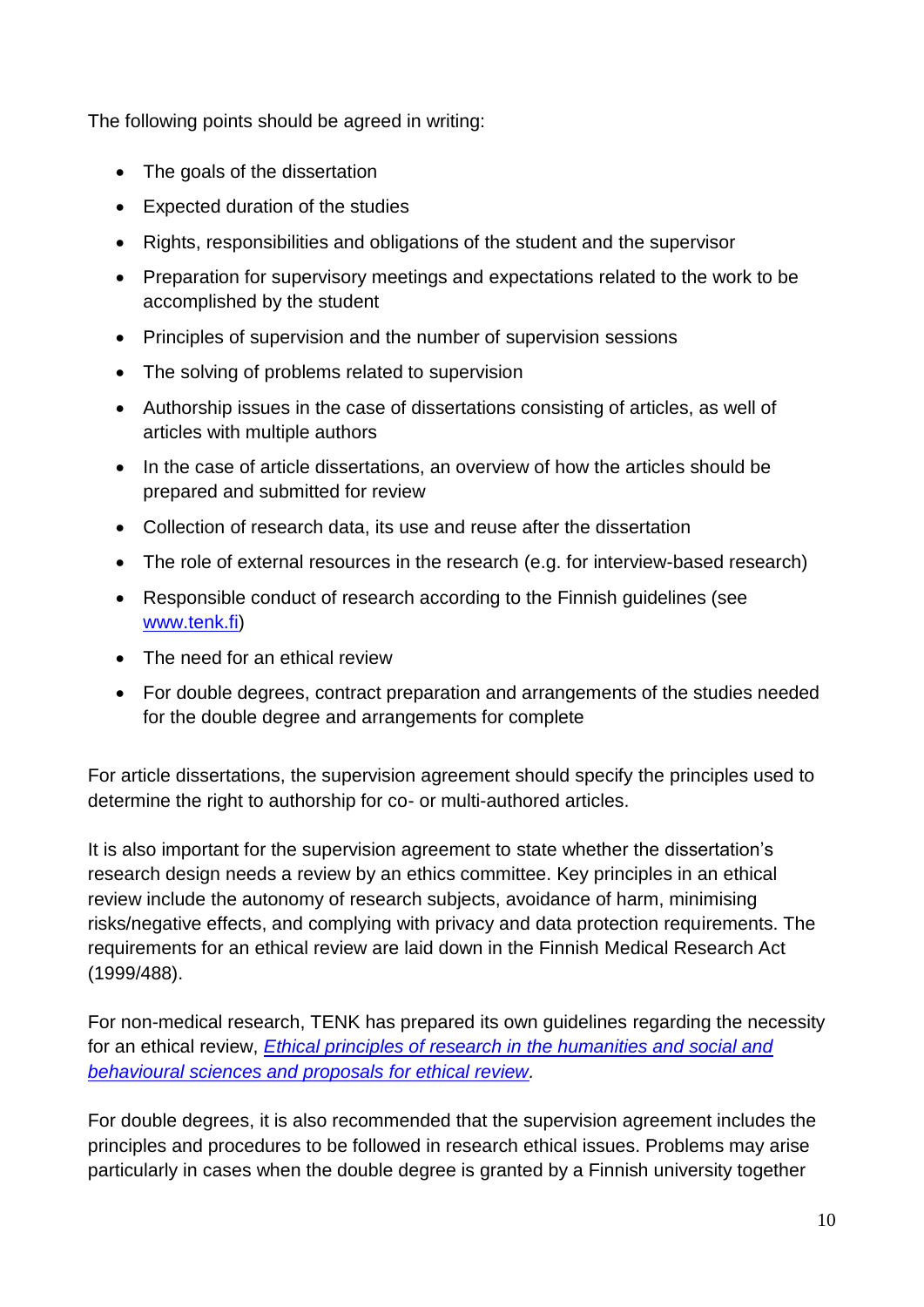with a foreign university. These problems may relate to the responsibilities of the different supervisors, to the procedures to be followed at the pre-examination stage, to the assessment of the dissertation, to the use of references, to student selection, to the allocation of resources, to the ways in which the study requirements can be met or to the legal rights of the students. The contract about a double degree should be signed no later than 18 months after the beginning of the studies.

### <span id="page-10-0"></span>3.3. Solving supervision-related problems

Any problems related to supervision should be solved with the participation of the student, the supervisor and a third party such as the faculty representative in charge of postgraduate studies. In addition, the postgraduate committee should handle questions involving the change of supervisor and ensure that a new supervisor with expertise in the field is appointed.

#### <span id="page-10-1"></span>3.4. Research integrity training of doctoral students and their supervisors

According to the TENK guidelines on Responsible conduct of research, "Universities and universities of applied sciences should ensure that their students are well versed in the principles of the responsible conduct of research and that the teaching of research integrity is integrated into their graduate and postgraduate programmes. [...] Additionally, it is the task of every research training unit to handle questions regarding the responsible conduct of research that are pertinent to the respective field of education as a part of their research training programme. In order to guarantee the practice of the responsible conduct of research, universities and universities of applied sciences should offer continuing education in research integrity to their teachers, to supervisors of theses, researchers, heads of research programmes and to other experts."

Training in research integrity needs to be included in the doctoral training programme and this training should also be offered to the supervisors. The training should cover both the general principles and practices of research integrity, as well as the field-specific research ethical principles and their importance for the conduct of research.

The doctoral student and the supervisor alike should be well-versed in:

- The responsible conduct of research
- The responsibilities of the student and the supervisor in the conduct of research
- Types of violations of responsible conduct of research
- The handling of violations of responsible conduct of research in Finland and the consequences of research misconduct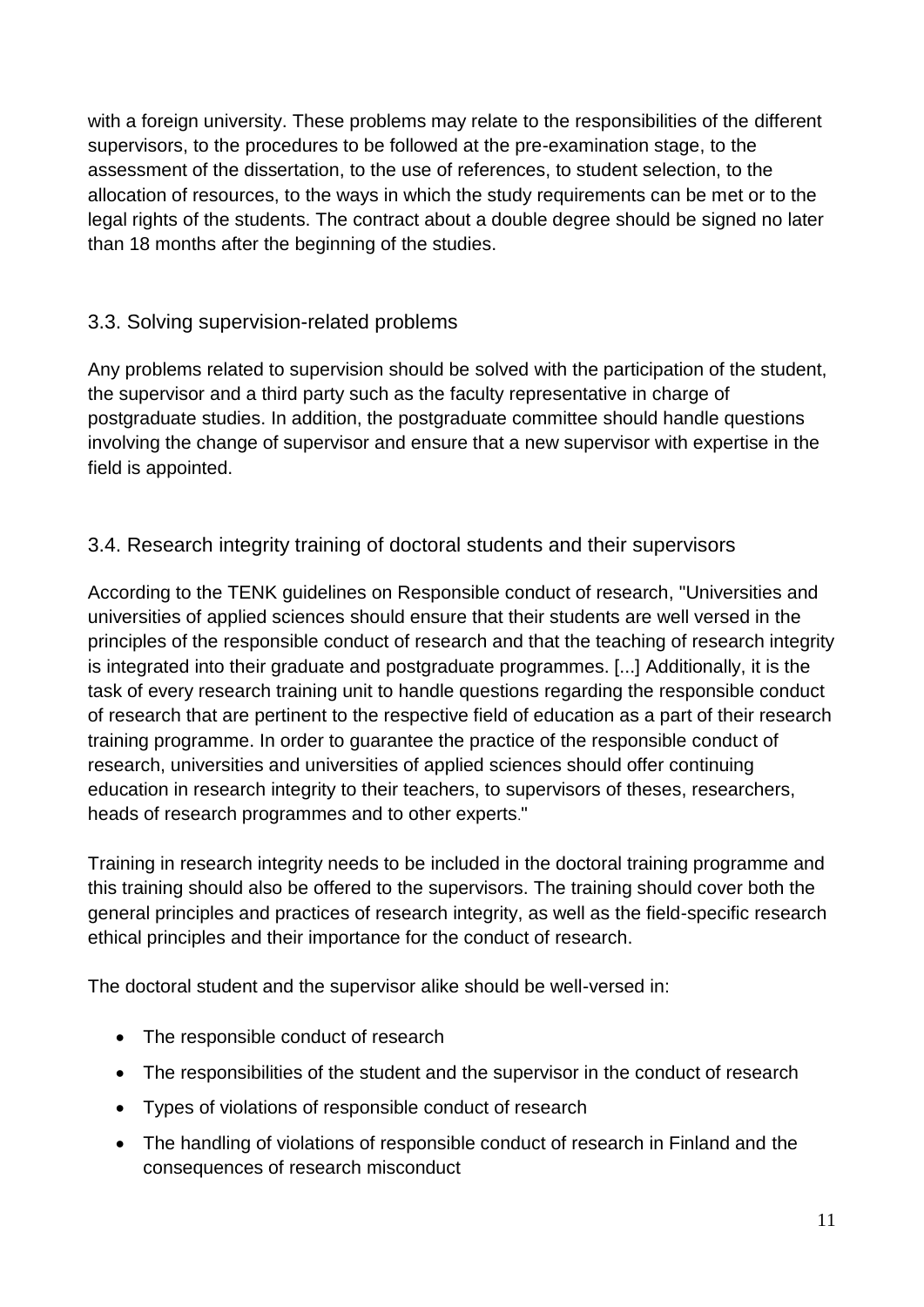- The grounds for the need of ethical review and the review procedure
- Discipline-specific ethical norms and practices

The principles of ethical review should be included in the training because a review may be required not only because of the research design, but also because an ethical review is often required by scientific journals and research funders.

## <span id="page-11-0"></span>4. ISSUES OF COPYRIGHT, AUTHORSHIP AND RESEARCH DATA IN DOCTORAL DISSERTATIONS

#### <span id="page-11-1"></span>4.1. Dissertation format and definitions

The Finnish Decree on University Degrees (Amendment 19.12.2013/1039) no longer regulates the format of dissertations. Students admitted for doctoral studies are required to submit a doctoral dissertation and defend it publicly, or in other ways publicly demonstrate that they master the theoretical and artistic aspects of their field as required by the university.

Universities decide upon the format of a dissertation in their own regulations. The formats of the dissertations vary from article collections, monographs, applications, their hybrids, etc.

A dissertation is usually defined as a coherent scholarly presentation based on independent research and producing new knowledge in the field. It is recommended that the dissertation is based on a field that is a full academic subject at the university.

#### <span id="page-11-2"></span>4.2. Copyright law and authorship

The doctoral candidate holds the copyright to his or her dissertation. This applies to both monographs and dissertations published as article collections.

According to the Finnish Copyright Act, "A person who has created a literary or artistic work shall have copyright therein, whether it be a fictional or descriptive representation in writing or speech, a musical or dramatic work, a cinematographic work, a photographic work or other work of fine art, a product of architecture, artistic handicraft, industrial art, or expressed in some other manner". (Section 1 of the Finnish Copyright Act (1961/4040)),

Maps and other descriptive drawings or graphically or three-dimensionally executed works and computer programs are also considered literary works.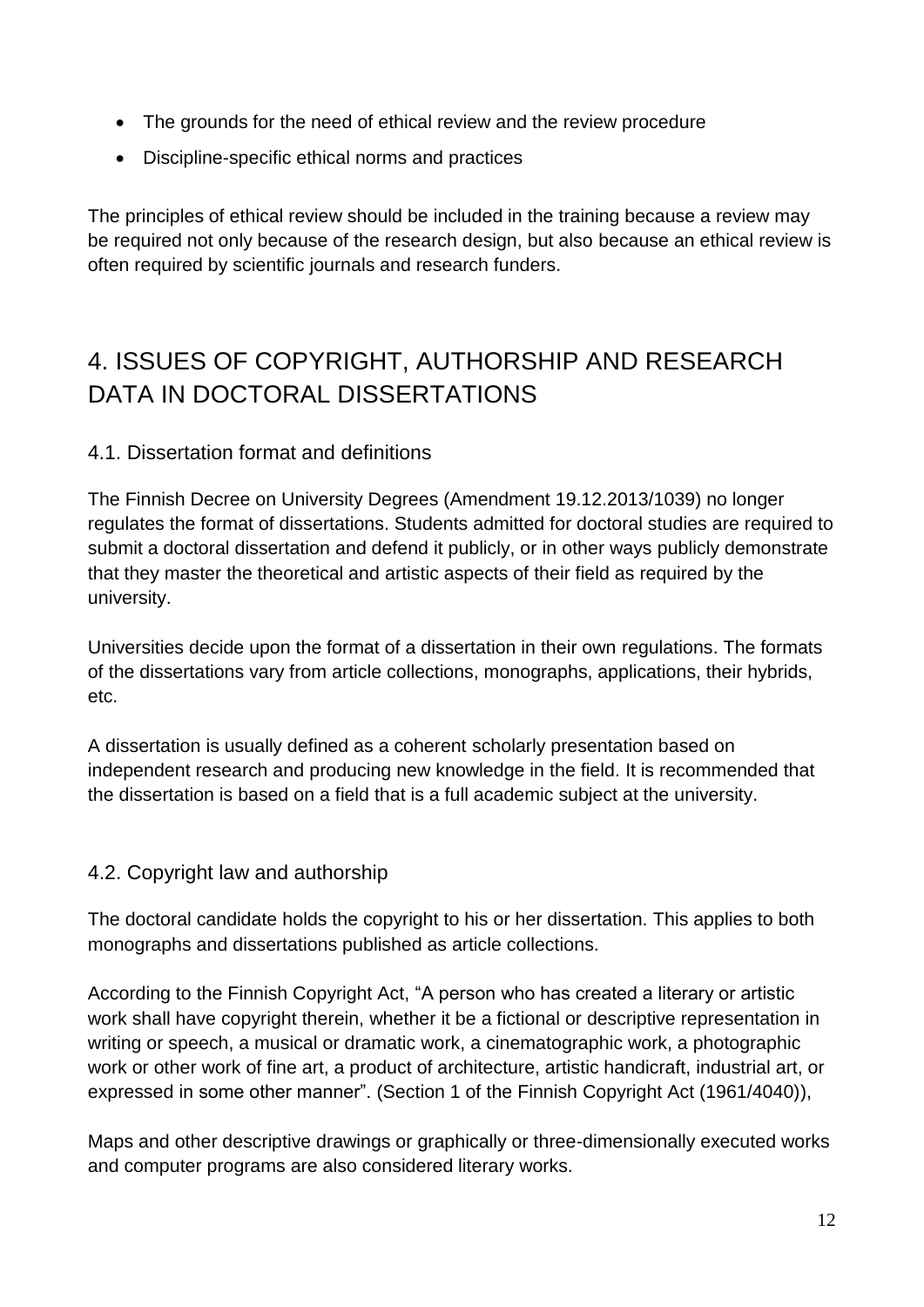Copyright gives the creator of the work the exclusive right to control the work by reproducing it and by making it available to the public, in the original form or in an altered form, in translation or in adaptation, in another literary or artistic form or by any other technique. (Section 2 of the Copyright Act)

When copies of a work are made or when the work is made available to the public in whole or in part, the name of the author must be stated in a manner required by proper usage. In addition: "A work may not be altered in a manner which is prejudicial to the author's literary or artistic reputation, or to his individuality; nor may it be made available to the public in such a form or context as to prejudice the author in the manner stated". (Section 3 of the Copyright Act)

The concept of author in research publication is different from that in copyright legislation. In copyright law the term author clearly refers to the production of written text or, for example, to the design of a computer program, figure or chart. Author in research contexts, on the other hand, also covers phases of the actual research process, such as ideation, planning and analysis.

For example, [the International Committee of Medical Journal Editors \(ICMJE\)](http://www.icmje.org/recommendations/browse/roles-and-responsibilities/defining-the-role-of-authors-and-contributors.html) recommends that authorship be based on the following four criteria:

- 1. Substantial contributions to the conception or design of the work; or the acquisition, analysis, or interpretation of data for the work; AND
- 2. Drafting the work or revising it critically for important intellectual content; AND
- 3. Final approval of the version to be published; AND
- 4. Agreement to be accountable for all aspects of the work in ensuring that questions related to the accuracy or integrity of any part of the work are appropriately investigated and resolved

However, definitions vary and in many research fields scientific and scholarly journals use their own guidelines to define their criteria for authorship.

If this is not the case, the general rule is that anyone who has made a substantial contribution to the research and its knowledge-creation is entitled to being a co-author in accordance with the conventions of the field.

Ideation, planning, research design and analysis are substantial contributions in the research process. When embarking on a research project, it is essential to agree, in writing, with all the project members about the principles constituting authorship for the publications stemming from the project.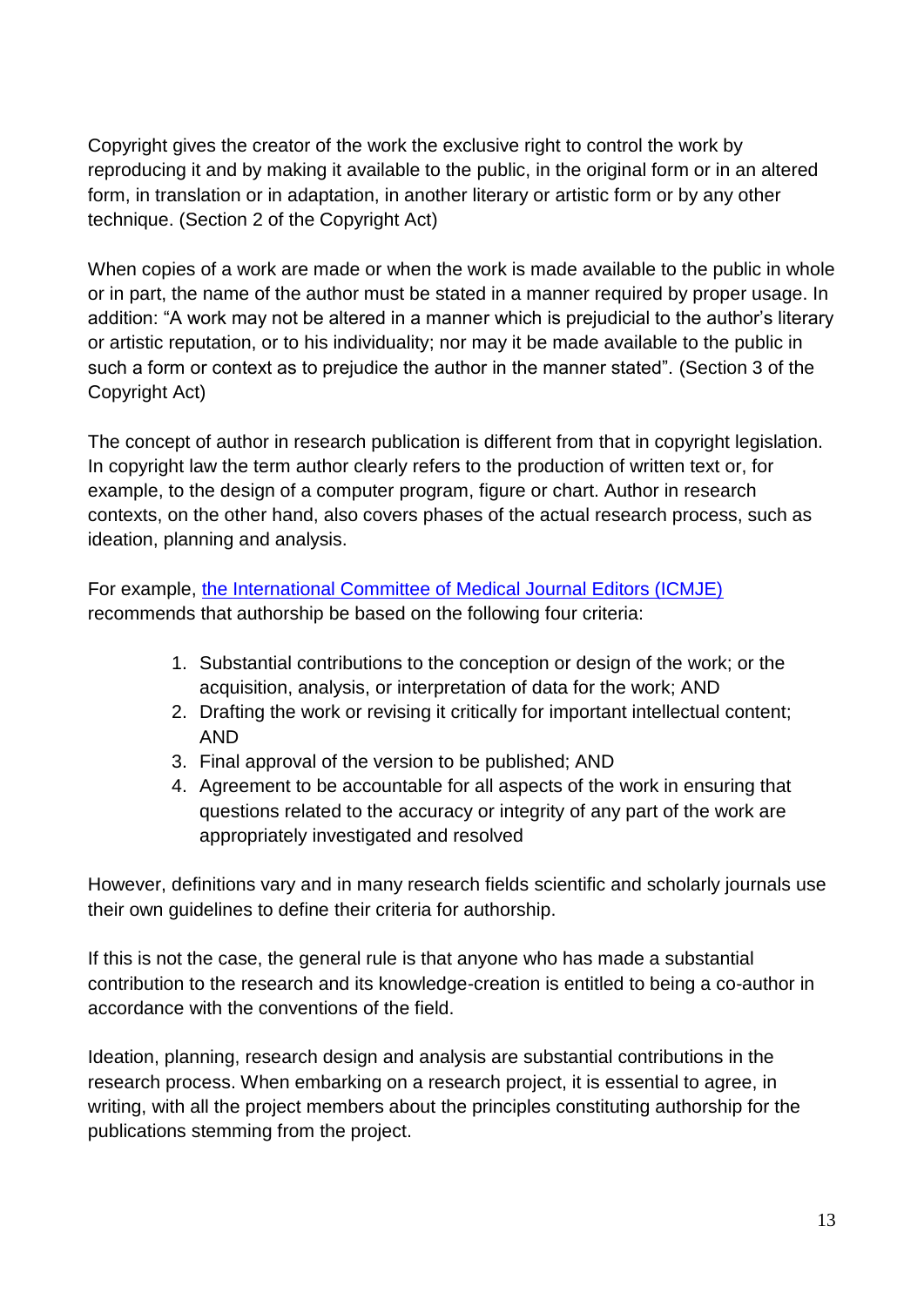If the dissertation consists of articles with joint authorship, a statement is needed e.g. by the supervisor(s) clarifying the role of the doctoral candidate in the project, as well as his or her contribution to the article in question.

It is recommended to state in the supervision agreement the principles to be followed in assigning authorship of the articles to be included in the dissertation. Likewise, it is important to specify how other contributions to the article are to be recognized.

#### <span id="page-13-0"></span>4.3. Agreements about the use of data

A doctoral student may produce material or data for his or her dissertation that is protected by copyright. A written agreement is necessary if this material is produced together with other researchers. The agreement needs to specify the rights to the use of data or material during the research and its reuse.

According to the Copyright Act, creator rights belong to those who have made an essential and original contribution to creating the work. The rights to the use of data produced jointly and protected by copyright are always decided upon jointly, unless otherwise agreed. **If no**  proper written agreement exists, disagreements may arise as to the authorship of publications based on the data and the reuse of the data.

If a doctoral student uses in the dissertation material from external sources, such as photographs, he or she needs to acquire a permission from the copyright owner for the use of this material. Honouring copyright is particularly important, if any external material is included in the dissertation. In addition, the doctoral student must make sure that he or she has acquired all the necessary permissions from publishers (e.g. song lyrics) and has taken into account any non-disclosure agreements with companies.

When the right to use of external material is based on a written agreement, the agreement should specify the limits to the use of this material. Different copyright rules may apply, if internet material (e.g. photographs) is downloaded. They should be checked from the web page.

#### <span id="page-13-1"></span>4.4. Storing research data

The storing, archiving, reuse or ownership of research data should be agreed upon separately, on a case-by-case basis. For example, medical research is strictly regulated and research data are stored for an extended period of time. Research data in other disciplines should also be stored for further use and potential checks about the integrity of the data.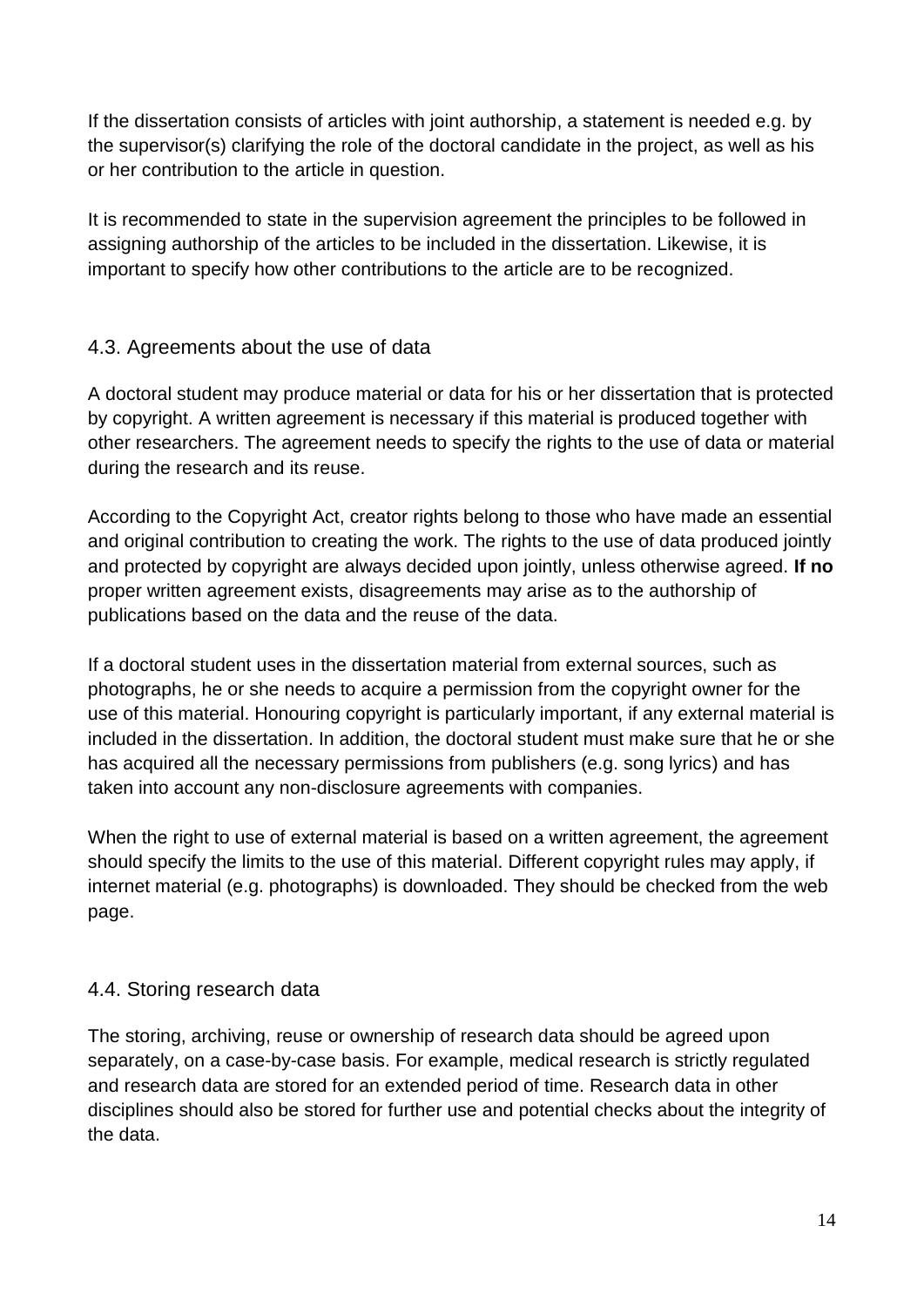# <span id="page-14-0"></span>5. STAGES OF THE PRE-EXAMINATION PROCESS

#### <span id="page-14-1"></span>5.1. Preparatory measures and plagiarism detection

The doctoral candidate is responsible for the content of his or her work. The official supervisors are responsible for ensuring that the work is of a high enough quality to be submitted for pre-examination. The candidate is also responsible for making sure that the linguistic standard of the work is acceptable. A language check may be required if the dissertation is written in a language that is not the author's native language. Proofreading is also recommended after pre-examination corrections.

It is advisable to state in the faculty's pre-examination guidelines who is responsible for providing more detailed information about the criteria used in the examination process and the process itself. This is particularly important for foreign pre-examiners. However, it is necessary to take into account potential conflict-of-interest concerns, if the person in question is the professor who has acted as the supervisor of the dissertation.

The following preparatory measures are needed before the manuscript is submitted for pre-examination:

- 1. The principal supervisor and the candidate have a discussion about potential preexaminers and make sure that no conflict of interest arises
- 2. When the dissertation consists of a collection of articles, the principal supervisor gives the candidate the permission (separately for each manuscript) to send the article manuscript to a publisher. The supervisor should, however, not without good grounds, prevent the submission of a manuscript and delay its publication. Ultimately, it is the candidate's right to decide on a suitable publication channel.
- 3. The principal supervisor decides preferably together with other supervisors or the head of the doctoral school, when the dissertation manuscript is ready for submission. The submission of the manuscript should not be unnecessarily delayed.
- 4. The supervisors ask potential pre-examiners in advance, if they are willing to take on the task and may discuss the contents of the work with them before the manuscript has been submitted.
- 5. Before final submission, the manuscript should be checked using a plagiarism detection software. Plagiarism detection is useful at this stage of the process, since intervention is still possible through supervision. The report generated by the software needs to be analyzed together by the candidate and the supervisor and discuss potential problems related to research integrity.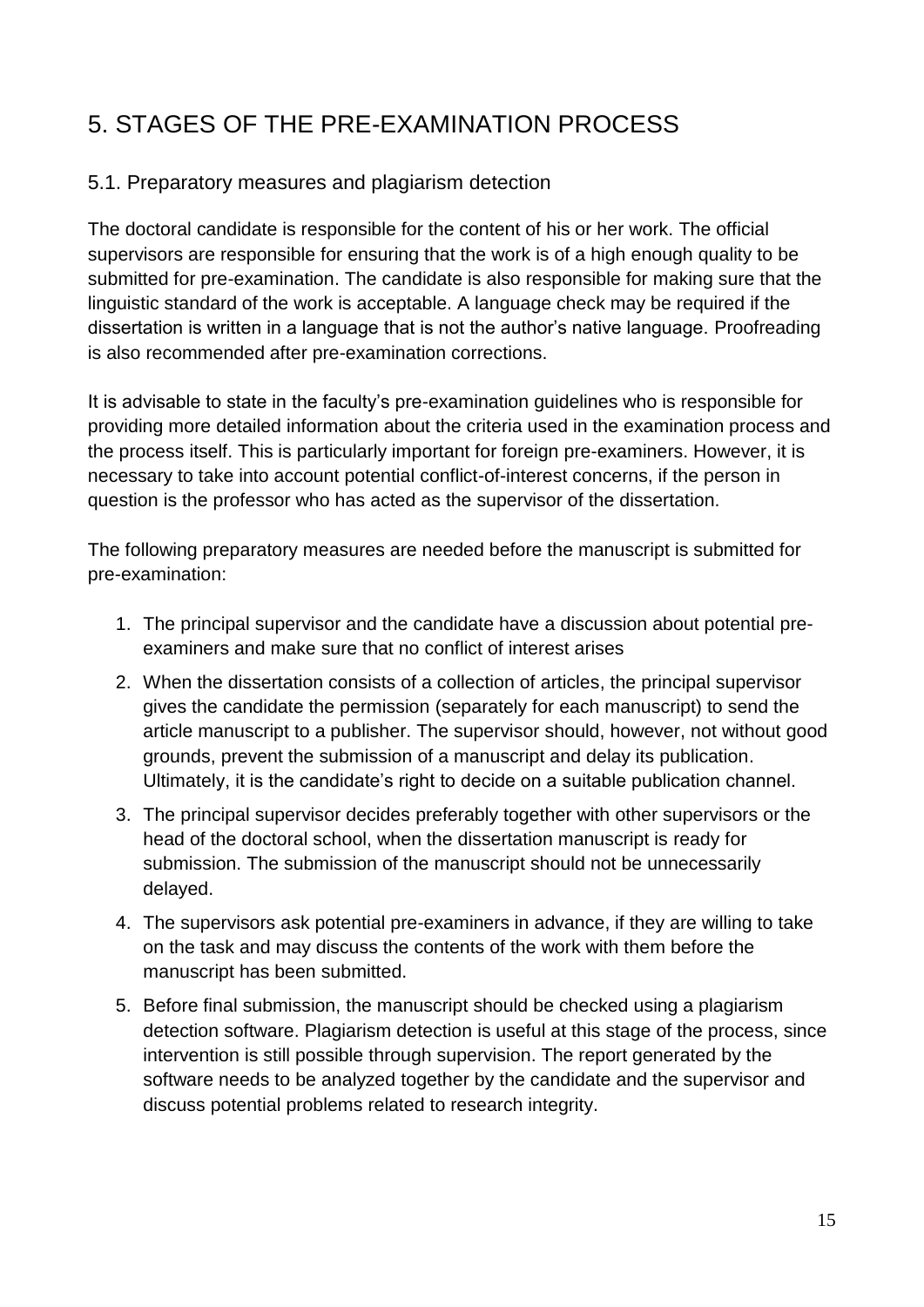It is the duty of the principle supervisor to assess whether the manuscript (including figures, references and appendices) fulfils the criteria for responsible conduct of research (see [TENK guidelines\)](http://www.tenk.fi/sites/tenk.fi/files/HTK_ohje_2012.pdf).

It should be noted that a high match rate indicated by plagiarism detection software does not necessarily indicate plagiarism. It is necessary for the supervisors to interpret the results.

In the case of a double degree, the supervisor at the foreign institution should be notified about the use of plagiarism detection software in the examination process.

<span id="page-15-0"></span>5.2. The dissertation manuscript and violations of the responsible conduct of research

It is recommended that the supervisor gives a short, written comment on the results of plagiarism detection, as well as a more general comment whether the manuscript adheres to the principles of responsible conduct of research (see [TENK guidelines\)](http://www.tenk.fi/sites/tenk.fi/files/HTK_ohje_2012.pdf).

If there are no objections in the assessment, the manuscript can be sent for preexamination.

If the assessment indicates that there are problems related to research integrity, the supervisor(s) need to report about their findings to the faculty. At this stage, also the Rector of the university needs to be notified about the situation. The Rector will then decide how to proceed in the matter according to the TENK guidelines *[Responsible](http://www.tenk.fi/sites/tenk.fi/files/HTK_ohje_2012.pdf)  [conduct of research and procedures for handling allegations of misconduct in Finland](http://www.tenk.fi/sites/tenk.fi/files/HTK_ohje_2012.pdf)* (RCR).

Dissertation manuscripts are not public documents before pre-examination and the faculty council's permission to defend the dissertation.

#### <span id="page-15-1"></span>5.3. Pre-examination process

The candidate may submit the dissertation manuscript to the faculty for pre-examination after the supervisor's/supervisors' approval. The faculty then forwards the manuscript to the pre-examiners with guidelines about the procedure and assessment criteria.

When submitting the manuscript for pre-examination, the candidate should also declare in writing that he or she has not previously submitted it for pre-examination at another university. It is also recommended that the candidates at this stage also declare that they have followed the principles of responsible conduct of research and that they are solely responsible for the contents of their manuscripts.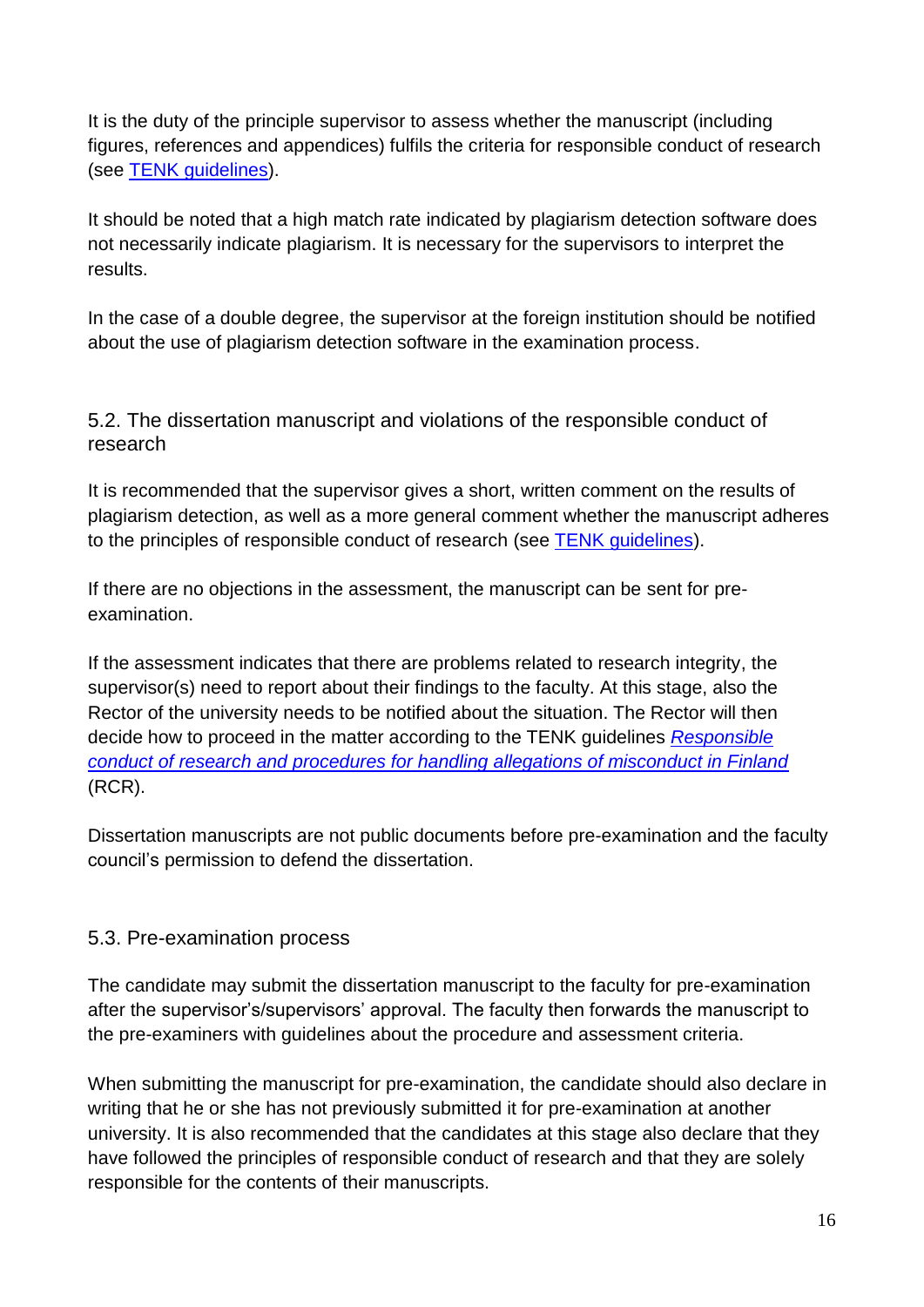There are field-specific variations in the pre-examination process. The following practices are important for quality control and responsible conduct of research:

- It is checked whether the proposed pre-examiners have any conflicts of interest. The decisions about pre-examiners are made at faculty level.
- The pre-examiners give a statement about the manuscript but do not act as supervisors in the process. The supervisors or pre-examiners are not allowed to use in their own research any results, ideas, designs, observations or material present in the manuscript without due acknowledgement and without the consent of the candidate.
- If the supervisor is a co-author in an article included in the dissertation, the candidate's own contribution to the article must be clarified. Likewise, it is important to specify the role of the candidate in the research project providing the framework for the dissertation.
- It is recommended for the sake of the integrity of the process that the candidate has no direct contact with the pre-examiners during pre-examination. The supervisor needs be informed if the pre-examiner wants to contact the candidate during the process. The pre-examiners should also mention in their statements the reasons for such contacts.
- Most Finnish universities expect the pre-examiners' statements to be nonconditional and either recommend the manuscript for public defence or advise against granting this permission. Suggestions for minor amendments and for technical corrections are, however, possible and the candidate may take them into account.
- The time allocated for pre-examination is determined by the faculty unless the university has a uniform policy in the matter. A two-month period is often considered reasonable but is negotiable. The main thing is that there are no long delays causing harm to the candidate.

A new pre-examiner may be appointed if the pre-examiner fails to provide a statement within a reasonable deadline and without an acceptable reason.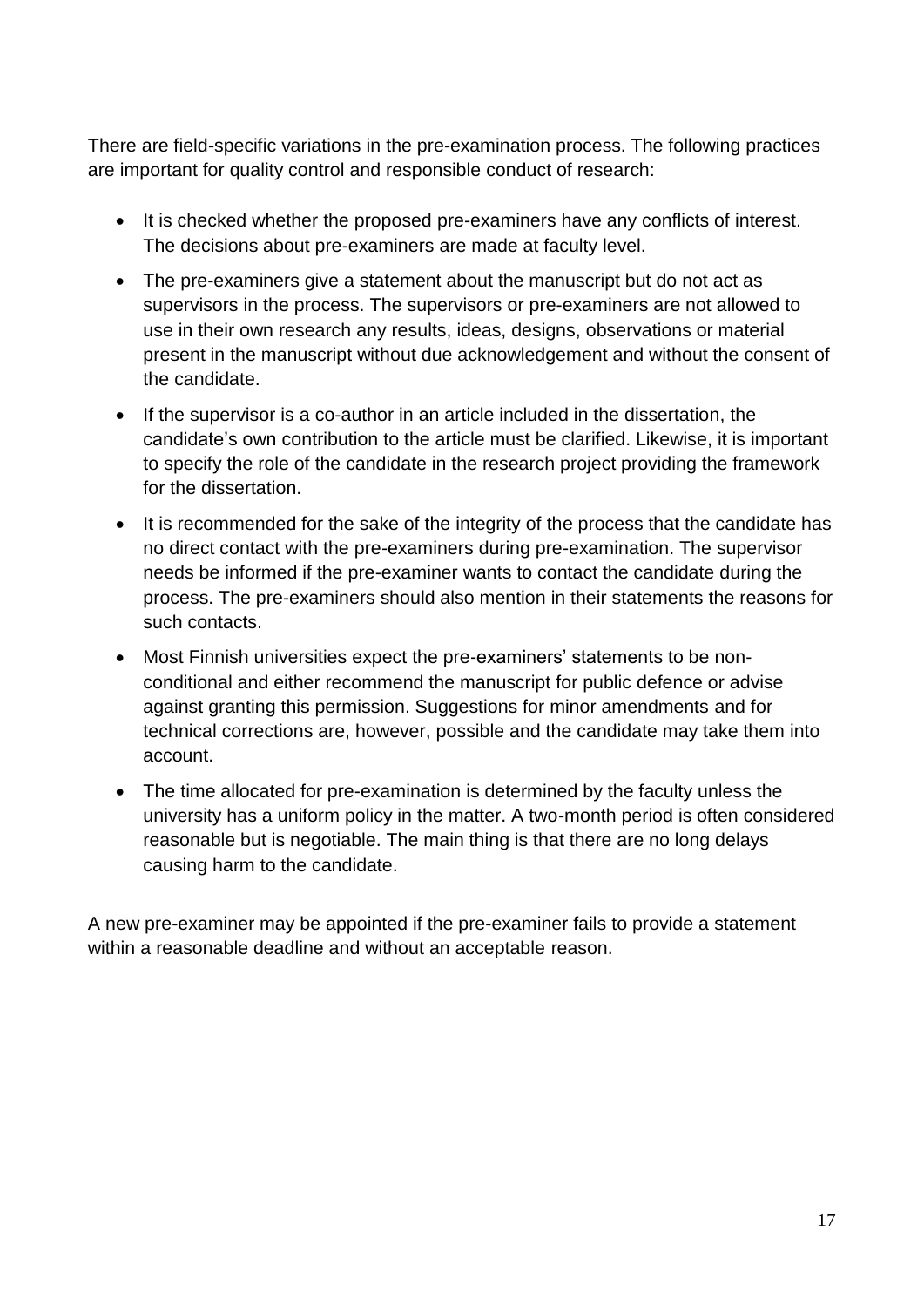<span id="page-17-0"></span>5.4. Granting permission to defend the dissertation and other procedures following pre-examination

- 1. The pre-examiners send their expert statements to the faculty who forwards them to the candidate. It is important that the candidate is the first person to see the statements about his or her work.
- 2. The candidate has the right to respond to the pre-examiners' statements in writing
- 3. If the pre-examiners' statements are favourable, the matter advances to the faculty council, or the unit deciding on the permission to defend the dissertation. The faculty council may suspend their decision if further clarifications are needed on the basis of the candidate's response to the pre-examiners' statements.
- 4. The pre-examiners' statements are important from the standpoint of the candidate's legal rights, since the decision of the faculty council means that the manuscript meets the minimum requirements for doctoral dissertations and the process can go forward.
- 5. If a pre-examiner's favourable statement includes suggestions for improving the manuscript, the candidate may want to discuss these with the principal supervisor. However, the final decision regarding changes is at the discretion of the candidate.
- 6. It is possible that minor technical errors, such as typos, remain in the finalized manuscript. The candidate may want to correct these before the public defence by bringing a so-called errata to the defence. However, it is not acceptable to make major corrections to the dissertation through the errata list. If major problems come to the fore during the period when the dissertation is publicly available for scrutiny, it is advisable to discontinue the process till the problems have been solved. It is recommended that universities have their guidelines for the use of errata lists.
- 7. If one or both of the pre-examiner statements are against accepting the manuscript for defence, the candidate has the right to issue a statement justifying why the permission to defend should nevertheless be granted. These types of justification are rare and usually based on a grave error or misunderstanding in the preexaminer's statement.
- 8. In effect, permission to defend the dissertation would not be granted in the aforementioned situations, so it would be appropriate for the candidate to withdraw the work from the pre-examination. In this case, the handling of the matter is discontinued and the supervision process between the supervisor and the doctoral student resumes.
- 9. On occasions like the above, it is advisable for the candidate to withdraw the manuscript from pre-examination and interrupt the process. The process only continues after the problems have been solved in cooperation with the supervisor(s).
- 10.The acceptance procedure is repeated after resubmission.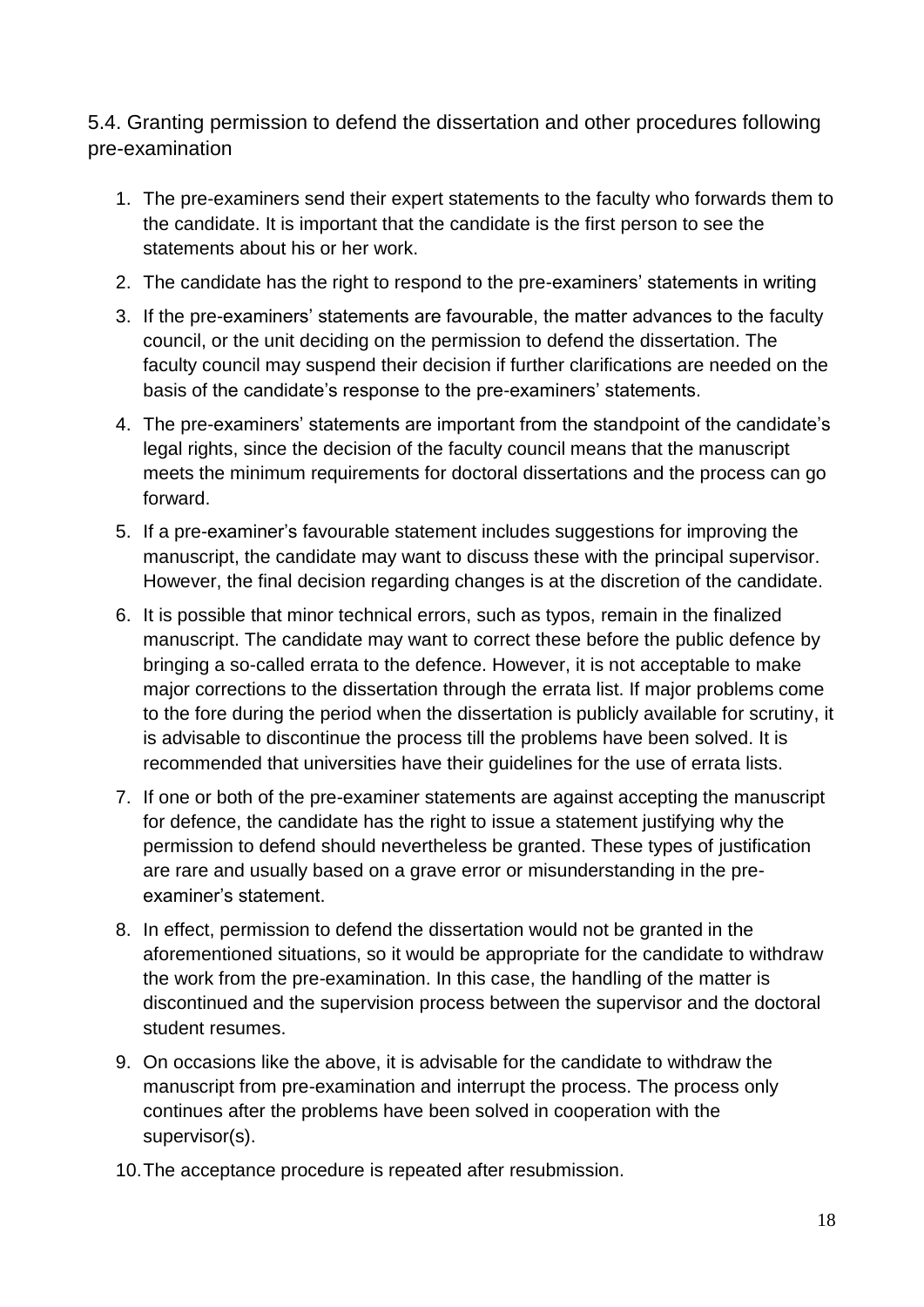Breaches of responsible conduct of research are sometimes noticed at the preexamination stage. It is then essential that the pre-examiners immediately report their findings to the faculty. The pre-examination process must be interrupted and the matter brought to the Rector's attention who will instigate the pre-investigation process according to the [TENK guidelines.](http://www.tenk.fi/sites/tenk.fi/files/HTK_ohje_2012.pdf) A permission to defend is not possible in such a situation.

If the right to defend a dissertation manuscript has not been granted at one university for any reason (e.g. the low quality of the work or an RCR violation), it cannot be accepted for review at another university without justification.

# <span id="page-18-0"></span>6. PUBLICATION OF A DISSERTATION AND ITS AVAILABILITY BEFORE PUBLIC DEFENCE

### <span id="page-18-1"></span>6.1. Dissertation publication options

It is up to the candidate to decide how he/she wants to publish the dissertation. For example, a monograph, for example, can be printed, saved in digital format, published online or saved as an unprinted manuscript.

The Academy of Finland recommends online publication to promote open access and availability of research knowledge. However, publishing the dissertation online is not mandatory if there is a justifiable reason for this.

Practices vary if the articles are in the 'submitted' phase. They are then part of the dissertation and the doctoral candidate may decide not to publish them online. Usually the copyright of submitted articles still belongs to the author.

Most international publishers give authors the permission to include an unpublished article in a dissertation as the 'pre-print' version of a forthcoming publication (not yet peerreviewed) or as the 'post-print' version (the version edited by the author on the basis of reviewer comments).

#### <span id="page-18-2"></span>6.2. Availability of dissertations before the defence

A dissertation must be made available to the public and to the research community for a predetermined period of time before its defence. Universities are free to determine how this procedure takes place. Since a dissertation is a public document it should not include classified or confidential information. Information in a dissertation may be declared confidential or classified only in exceptional cases. This information may in no way have an effect on the public evaluation of the dissertation.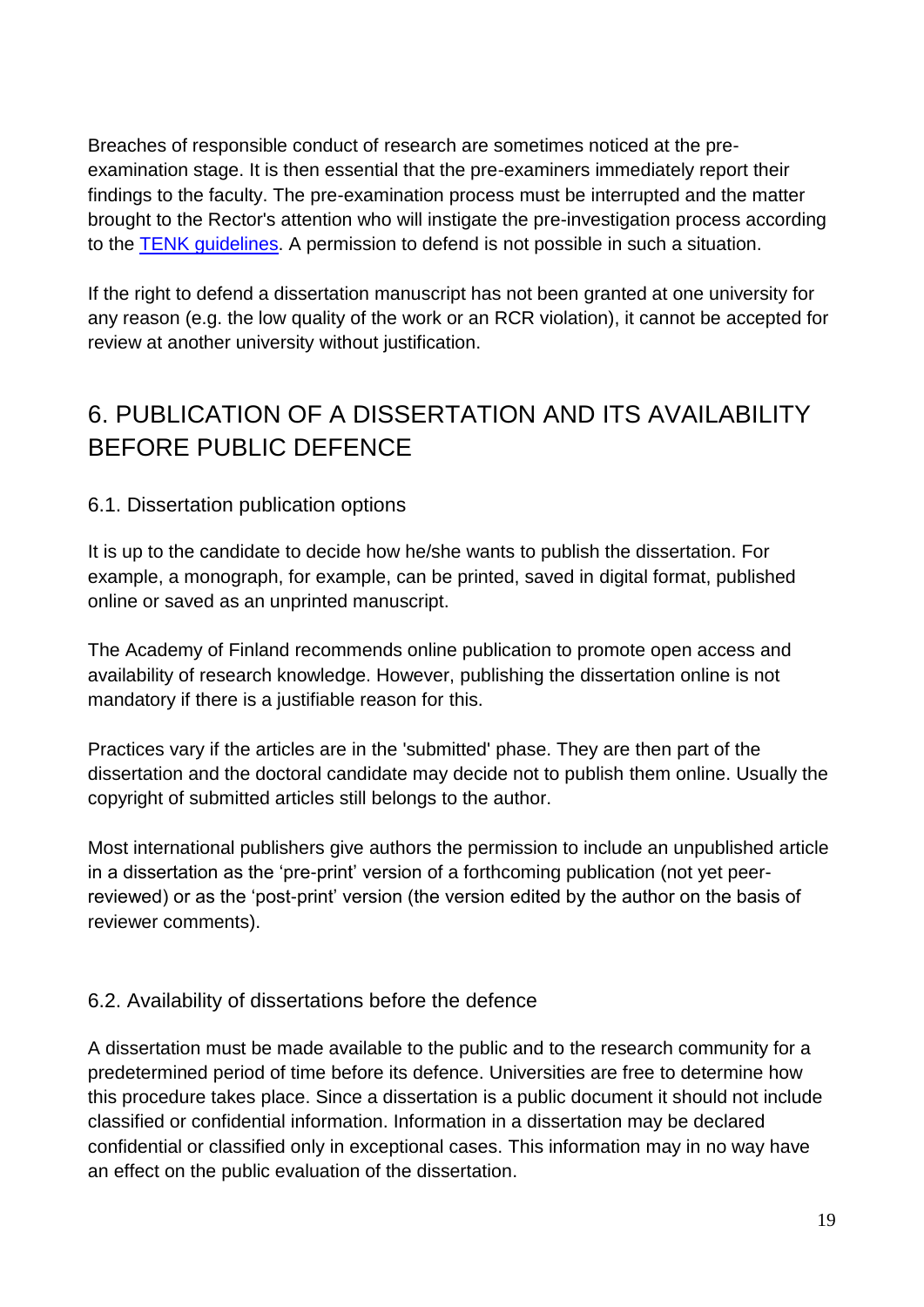# <span id="page-19-0"></span>7. EXAMINING AND GRADING A DISSERTATION

### <span id="page-19-1"></span>7.1. Opponent and grading committee

The opponent (opponents) is appointed by the faculty council. It is strongly recommended that the opponent does not come from the home university. It should also be checked that the opponent has not taken part in the supervision of the work and that no other conflicts of interest exist. A joint article with the doctoral candidate would, for example, constitute a conflict of interest.

Universities use various ways of grading and specific grading scales to assess a dissertation. The opponents (in particular international opponents) should be provided with appropriate guidelines for their assessments. It has also become a common practice to appoint, in addition to the opponent(s), a specific grading committee to assist the opponent(s) in preparing the grade proposal. In the process, it is essential to define the relationship between the opponent(s) and the grading committee and to pay attention to the following aspects:

- The grading committee should consist of recognized experts in the discipline. It is recommended that the members include, in addition to the opponent(s), other experts such as those who have acted as pre-examiners of the work or who have otherwise been involved in the process. It is strongly recommended for all the committee members to be present at the oral defence.
- The Custos (usually the supervisor of the thesis and professor appointed by the faculty to act as the official chair of the examination) may be present at the grading committee meeting but not participate in the assessment or grading of the dissertation.
- The main role of the grading committee is often to validate the opponent's/opponents' statement and grade proposal and, if necessary, issue its own statement.
- The relationship and roles of the grading committee and opponent may also be defined in other ways.

#### <span id="page-19-2"></span>7.2. The oral defence of the dissertation

The defence of the dissertation is an oral examination of the candidate's thesis that is open to the public. The event is chaired by the Custos.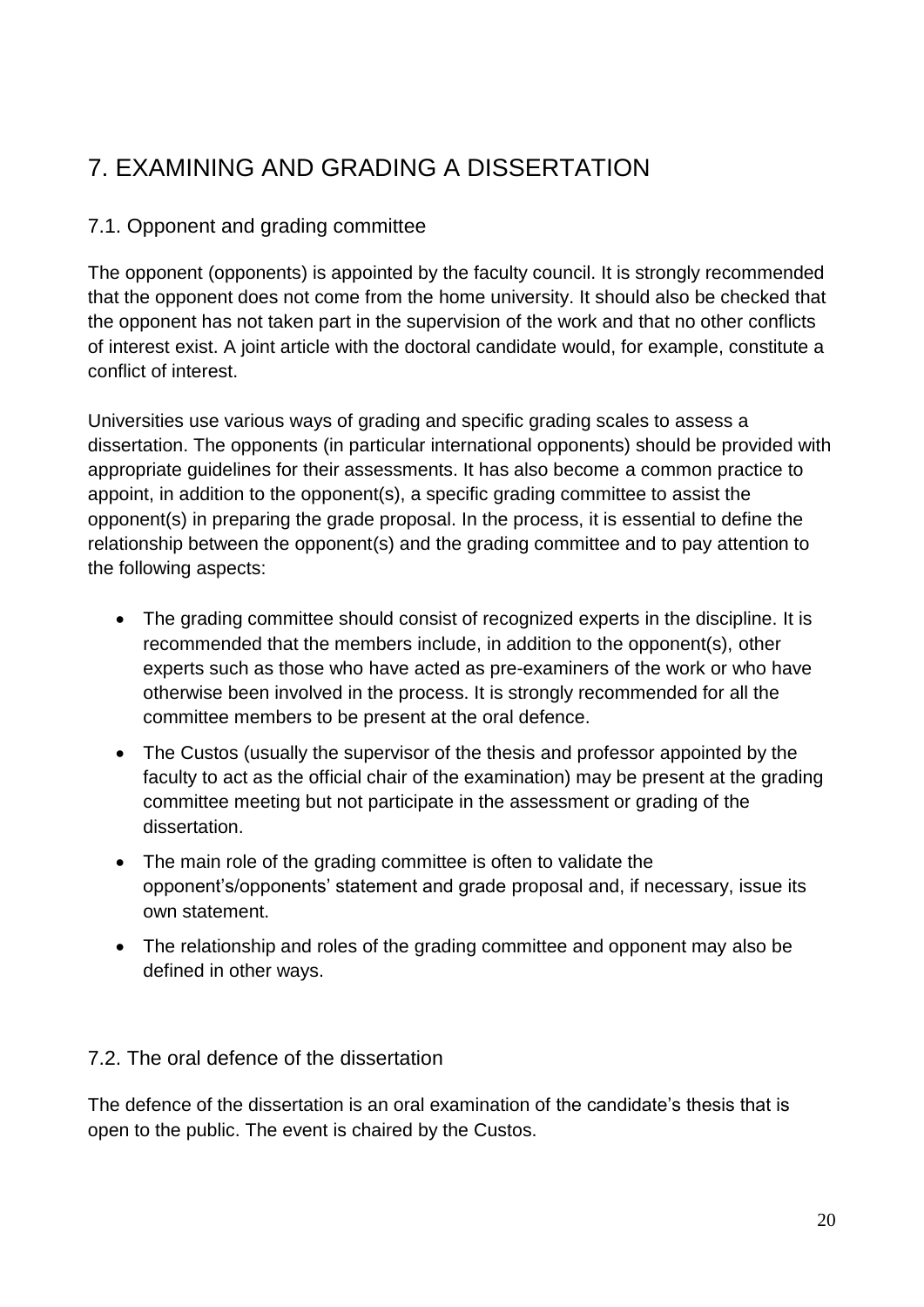The opponent's task is to examine the dissertation and evaluate its quality. Afterwards the opponent(s) prepare a written statement about the dissertation. The statement may only discuss issues that were taken up at the oral examination and which the candidate was thus able to address. The opponent's statement should be promptly submitted to the faculty.

In exceptional circumstances, an international opponent may have to participate in the examination through a video link. In such cases it is advisable, to guarantee the doctoral candidate's legal rights, to record the oral defence.

It is recommended for the Custos to prepare a report of the oral examination that mentions the following:

- The details of the public examination procedure
- Any external oral comments from the public concerning the dissertation.

If an 'external' opponent's comments deal with unethical conduct and are lengthy and detailed, the Custos needs to request the comment to be submitted in writing (with a short deadline). The written comment must conform to the original oral comment in form and content. Any external comments should be investigated and brought to the faculty council's attention. If necessary, the faculty council may suspend the process for further investigation.

If the doctoral candidate aims for a double degree involving a Finnish and an international university, the procedural aspects about the dissertation process need to be agreed on in advance. Essential issues to be decided on include:

- The grading scale
- The form of the dissertation defence including the public examination, if the defence takes place outside Finland.

### <span id="page-20-0"></span>7.3. Assessment of the dissertation in the faculty council

The candidate has the right to review the opponent's statement and proposed grade before the matter is discussed in the faculty council. The candidate also has the right to comment on the statement, ask for postponement of the decision and file a complaint if he/she is not satisfied with the statement. It is important to make sure that there are no conflicts of interest when the final decision is made.

Some Finnish universities allow the supervisor (if he/she is member of the faculty council) to participate in the assessment of a dissertation. This should, however, not be allowed if there is any disagreement about the grading.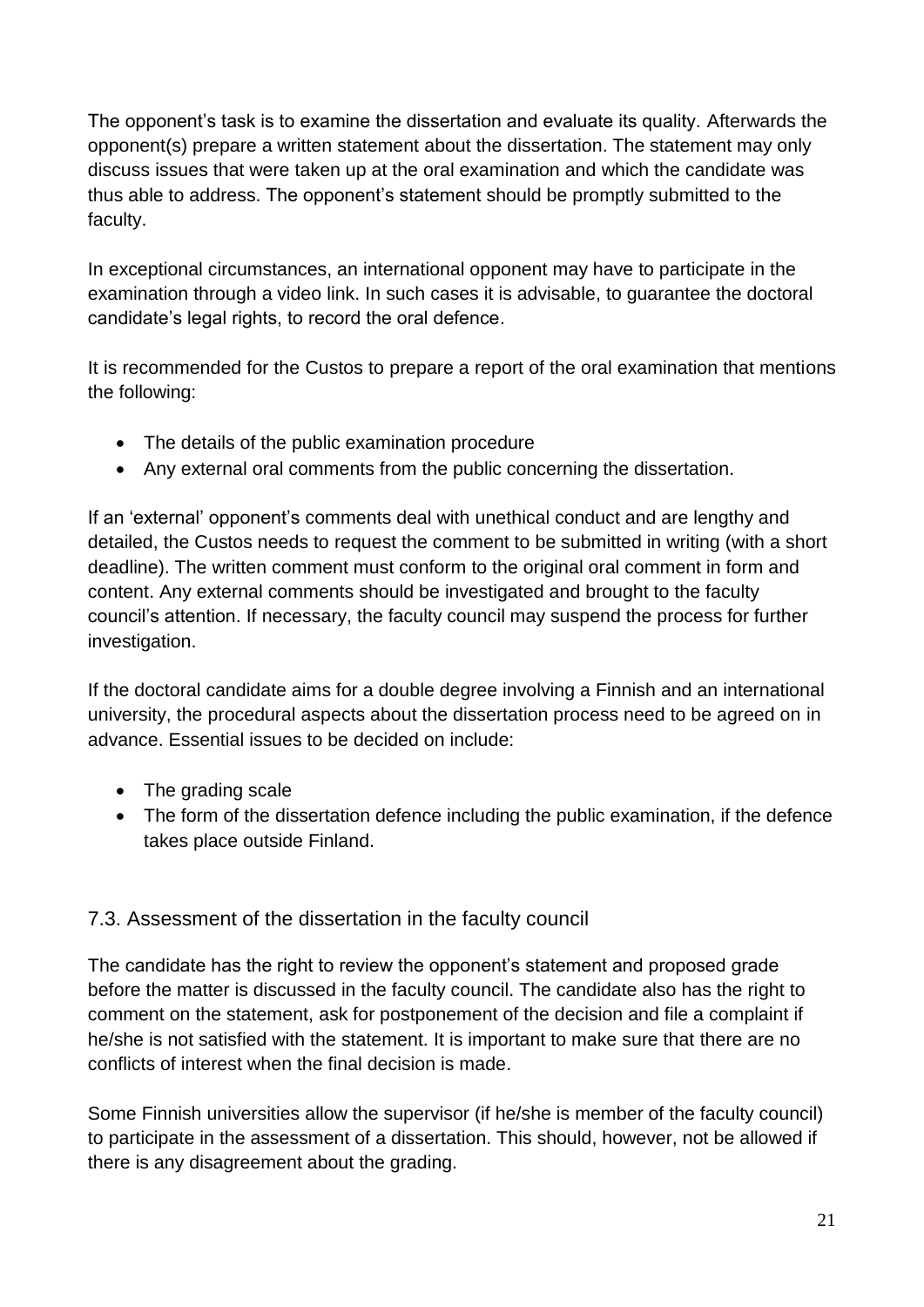It is not possible, without due justification, to resubmit a dissertation to another Finnish university if it has been failed at one university.

### <span id="page-21-0"></span>7.4. Special situations in the assessment of dissertations

It is very rare for the faculty council to deviate from the grade proposed by the opponent or the grading committee. In such cases, the faculty council needs to justify its decision convincingly. If the lowest grade is proposed, for example, the dissertation should at least not be rejected, since the opponent and grading committee must have proposed the grade for good reason. The decision must take into account the student's interests and legal rights as well as the legal concept of legitimate expectations.

A dissertation may be failed by the faculty against the opponent's or grading committee's recommendation for a justified reason, for example

- When a serious violation of the responsible conduct of research (RCR), such as plagiarism, is detected and verified (normally on the basis of an external allegation), for the first time after the oral defence but before the faculty council's decision. If any violation or disregard of the responsible conduct of research is suspected, the Rector must initiate the RCR process in accordance with the [TENK guidelines.](http://www.tenk.fi/sites/tenk.fi/files/HTK_ohje_2012.pdf)
- The dissertation examination process is suspended for the duration of the RCR process.

The situation is more problematic if the dissertation includes co-authored articles and an RCR violation is detected for which the candidate is not responsible. If the roles and responsibilities of the co-authors are not clearly specified in the article, all authors are considered equally responsible for the accuracy of the information in the whole article.

If a suspicion of an RCR violation arises after the approval of the dissertation, it is the university's responsibility to initiate a standard RCR process in the matter and decide on the sanctions when necessary.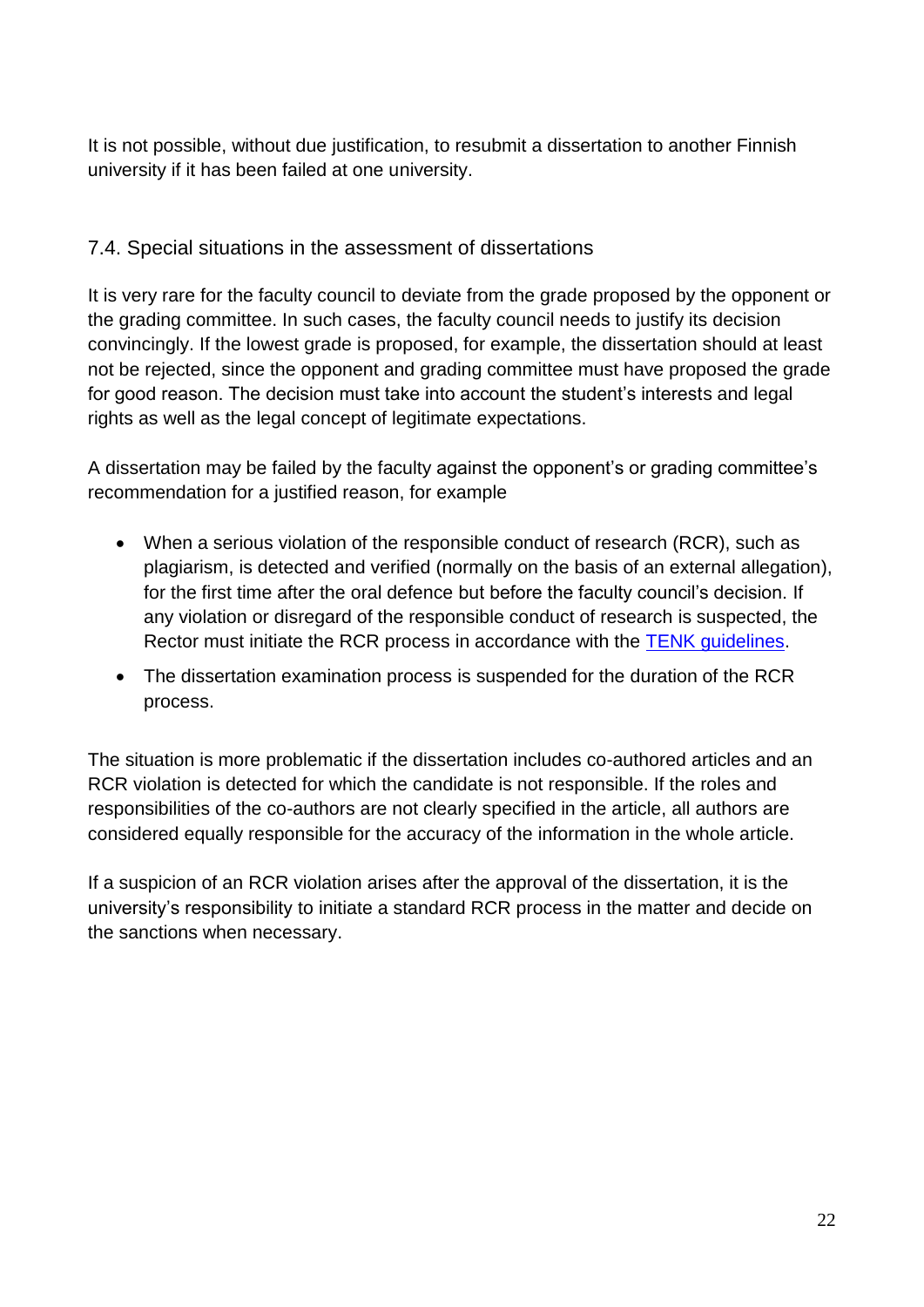### <span id="page-22-0"></span>8. THE RESPONSIBLE CONDUCT OF RESEARCH AND VIOLATIONS THEREOF

#### <span id="page-22-1"></span>8.1. The responsible conduct of research

The dissertation process involves many parties, but the primary responsibility for the dissertation, its text, figures, tables and references rests with the author of the dissertation. The author is also responsible for the research data and research results and their analysis. The principles of the responsible conduct of research must be followed at all stages of the dissertation process.

The principles of responsible conduct of research lines must be integrated in the supervision process of dissertations. They are defined in the TENK guidelines *[Responsible](http://www.tenk.fi/sites/tenk.fi/files/HTK_ohje_2012.pdf)  [conduct of research and procedures for handling allegations of misconduct in Finland](http://www.tenk.fi/sites/tenk.fi/files/HTK_ohje_2012.pdf)*. The principles are based on the self-regulation of the research community. All national research organizations are committed to following these guidelines.

The doctoral candidate is obliged to follow the principles of responsible conduct of research defined in the TENK guidelines as follows:

- Principles endorsed by the research community are followed: integrity, meticulousness and accuracy in conducting research and in recording, presenting and evaluating the research results.
- The methods applied for data acquisition, as well as for research and evaluation, conform to scientific criteria and are ethically sustainable. When publishing the research results, the results are communicated in an open and responsible fashion that is intrinsic to the dissemination of scientific knowledge.
- The researcher takes due account of the work of other researchers by respecting their work, citing their publications appropriately and giving their achievements the credit and weight they deserve in carrying out the researcher's own research and publishing its results.
- The researcher complies with the standards set for scientific knowledge in planning and conducting the research, in reporting the research results and in recording the data obtained during the research.
- The necessary research permits have been acquired and the preliminary ethical review that is required for certain fields of research has been conducted.
- Before beginning the research or recruiting the researchers, all parties within the research project or team (the principal investigator, team members or perhaps the employer or commissioning party) agree in a mutually acceptable manner on their rights, responsibilities and obligations, principles concerning authorship and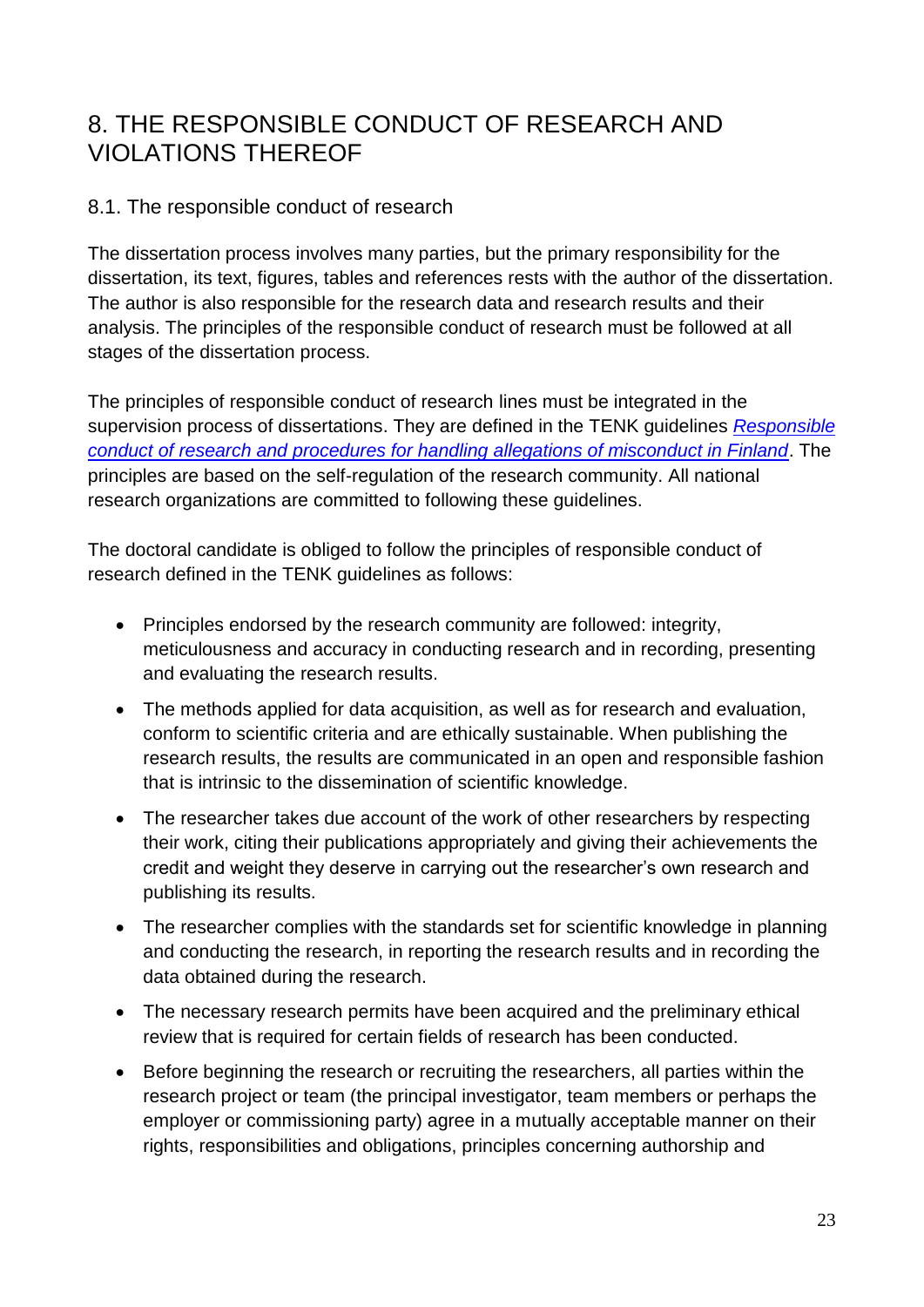questions concerning archiving and accessing the data. These agreements may be further specified during the course of the research.

- Sources of financing, conflicts of interest or other commitments relevant to the conduct of research are announced to all members of the research project and reported when publishing the research results.
- Researchers refrain from all research-related evaluation and decision-making situations when there is reason to suspect a conflict of interest.
- The research organisation (research teams included) adheres to good personnel and financial administration practices and takes into account the data protection legislation.

### <span id="page-23-0"></span>8.2. Violations of the responsible conduct of research

Violations of the responsible conduct of research refer to unethical or dishonest practices that are detrimental to research in the sciences or arts. Such violations may be intentional or due to negligence. In Finland, RCR violations are divided into two categories:

- Research misconduct
- Disregard for the responsible conduct of research.

These may occur at various stages of research. The supervisor of a dissertation must be aware of the various manifestations of RCR violations.

A candidate could violate RCR even by presenting his or her own previously published results for the same topic as new information in a dissertation. This is called 'selfplagiarism' and is considered to be disregard for the responsible conduct of research, according to the TENK guidelines.

The RCR requirement applies to all dissertation research, regardless of the form that the dissertation takes. However, in terms of article dissertations, dissertation authors and their supervisors should pay particular attention to the considerations above. If the articles of an article dissertation are joint articles, questions of authorship and data use also require attention.